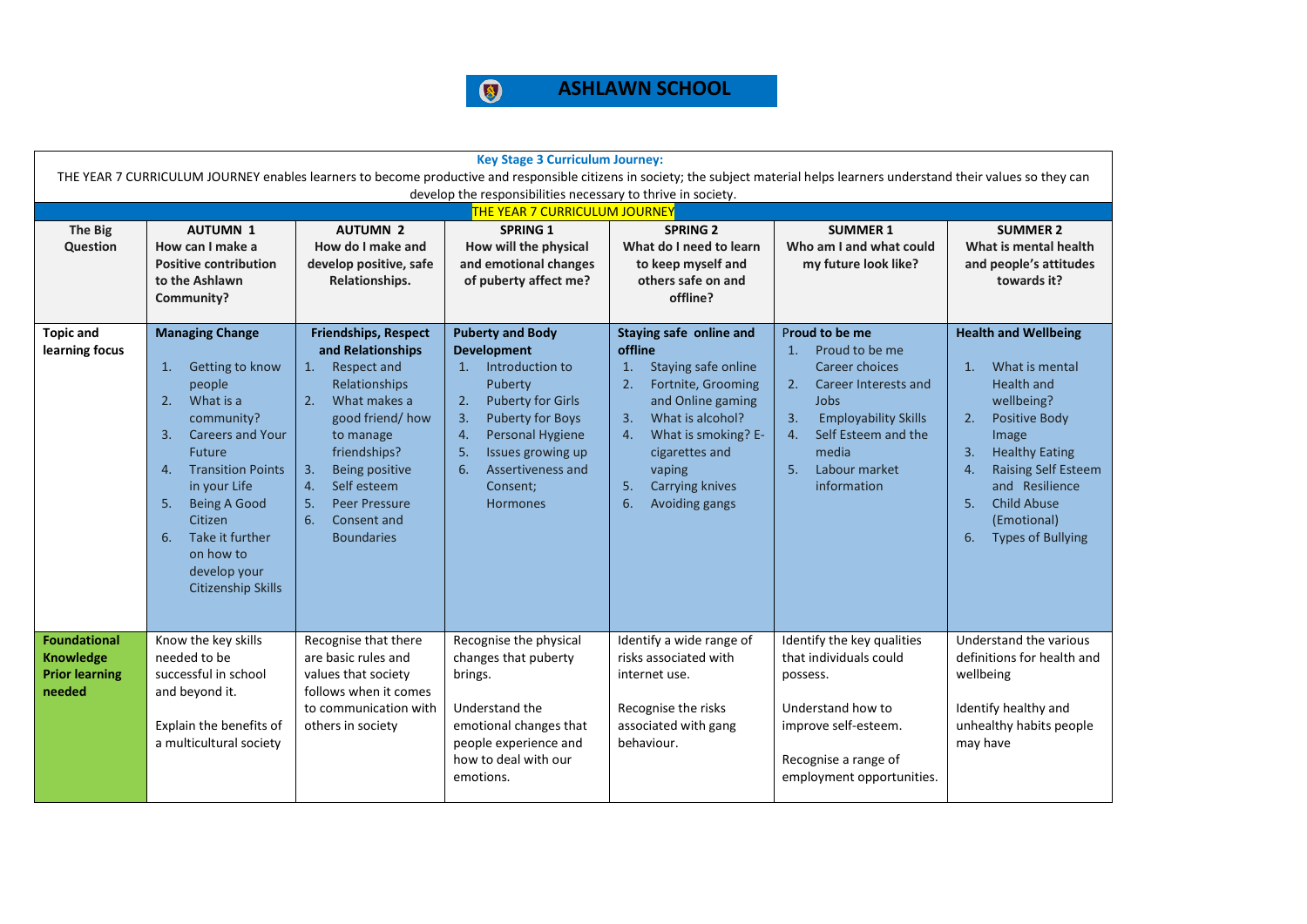| <b>Core Knowledge</b><br>and skills | Understand the<br>importance of positive           | Know how to respect<br>the rights of others   | Understand the need for<br>high levels of personal | Know some of the risks<br>associated with smoking, | Identify a range of jobs<br>suited to individual  | Know a range of methods<br>to improve personal    |
|-------------------------------------|----------------------------------------------------|-----------------------------------------------|----------------------------------------------------|----------------------------------------------------|---------------------------------------------------|---------------------------------------------------|
|                                     | wellbeing and how to                               | and to celebrate the                          | hygiene.                                           | vaping and e cigarettes.                           | personalities and skills.                         | wellbeing.                                        |
|                                     | help others.                                       | differences                                   |                                                    |                                                    |                                                   |                                                   |
|                                     |                                                    |                                               | Understand what the                                | Know some of the                                   | Students can identify                             | Explain what mental                               |
|                                     | Understand that the                                |                                               | differences are for boys                           | associated risks with                              | factors that affect self-                         | health is and know how                            |
|                                     | choices that are made<br>in life can influence the |                                               | and girls when going<br>through puberty.           | carrying a knife.                                  | esteem.                                           | to look after their own<br>mental health          |
|                                     | future.                                            |                                               |                                                    |                                                    |                                                   |                                                   |
| <b>Developmental</b>                | Know how to be an                                  | Understand how                                | Explain why some parts                             | Explain how young                                  | Understand how to                                 | Explain the pressures that                        |
| <b>Knowledge and</b>                | active positive                                    | people are influenced                         | of society do not accept                           | people can be negatively                           | improve employability.                            | social media places on                            |
| <b>Skills</b>                       | member of the school                               | and how actions                               | topics like sexuality and                          | influenced by unsafe                               |                                                   | body image.                                       |
|                                     | community.                                         | influence others                              | gender.                                            | internet usage.                                    | Explore a range of careers<br>for the future.     |                                                   |
|                                     | Explore challenges                                 | positively and                                | Explore the way in which                           | Understand the                                     |                                                   | Explore ways in which<br>they can raise their own |
|                                     | that change of                                     | negatively.                                   | school and society deals                           | consequences for the                               | Identify and describe why                         | sense of self-esteem.                             |
|                                     | circumstances and                                  |                                               | with topics like sexuality                         | individual when they                               | social media can impact                           |                                                   |
|                                     | opportunity brings in                              |                                               | and gender.                                        | break the law.                                     | self-esteem.                                      |                                                   |
|                                     | life                                               |                                               |                                                    |                                                    |                                                   |                                                   |
| <b>Complex</b><br><b>Knowledge</b>  | Appreciate that core<br>British values can         | Draw conclusions and<br>explore the wider     | Evaluate why some<br>people find life more         | Evaluate the choices that<br>individuals face in   | Evaluate the long term<br>effects of unemployment | Evaluate the impact<br>bullying can have on the   |
|                                     | support individuals to                             | issues about behaviour                        | challenging growing up.                            | keeping themselves safe                            | on society.                                       | individual as a student                           |
|                                     | take their rightful                                | in society.                                   | Explore ways to support                            | from harm in society.                              |                                                   | and adult.                                        |
|                                     | place in society and                               |                                               | one another with                                   |                                                    | Explore the inequality of                         |                                                   |
|                                     | allow for social                                   | Students will be able                         | complex emotions.                                  | Understand discernment                             | pay between professions.                          | Understand the way we                             |
|                                     | mobility                                           | to contribute to being<br>a productive member |                                                    | in internet usage and<br>their use of illegal      |                                                   | treat people has<br>consequences for them         |
|                                     |                                                    | of society and Ashlawn                        |                                                    | substance abuse on their                           |                                                   | and ourselves.                                    |
|                                     |                                                    | School.                                       |                                                    | physical and mental                                |                                                   |                                                   |
|                                     |                                                    |                                               |                                                    | health.                                            |                                                   | Identify and explain the                          |
|                                     |                                                    |                                               |                                                    |                                                    |                                                   | impact of stress on the                           |
|                                     |                                                    |                                               |                                                    |                                                    |                                                   | body and mind.                                    |
|                                     |                                                    |                                               |                                                    |                                                    |                                                   | Explore ways to relieve                           |
|                                     |                                                    |                                               |                                                    |                                                    |                                                   | stress and create                                 |
|                                     |                                                    |                                               |                                                    |                                                    |                                                   | resources to help                                 |
|                                     |                                                    |                                               |                                                    |                                                    |                                                   | individuals navigate                              |
|                                     |                                                    |                                               |                                                    |                                                    |                                                   | negative childhood                                |
|                                     |                                                    |                                               |                                                    |                                                    |                                                   | experiences                                       |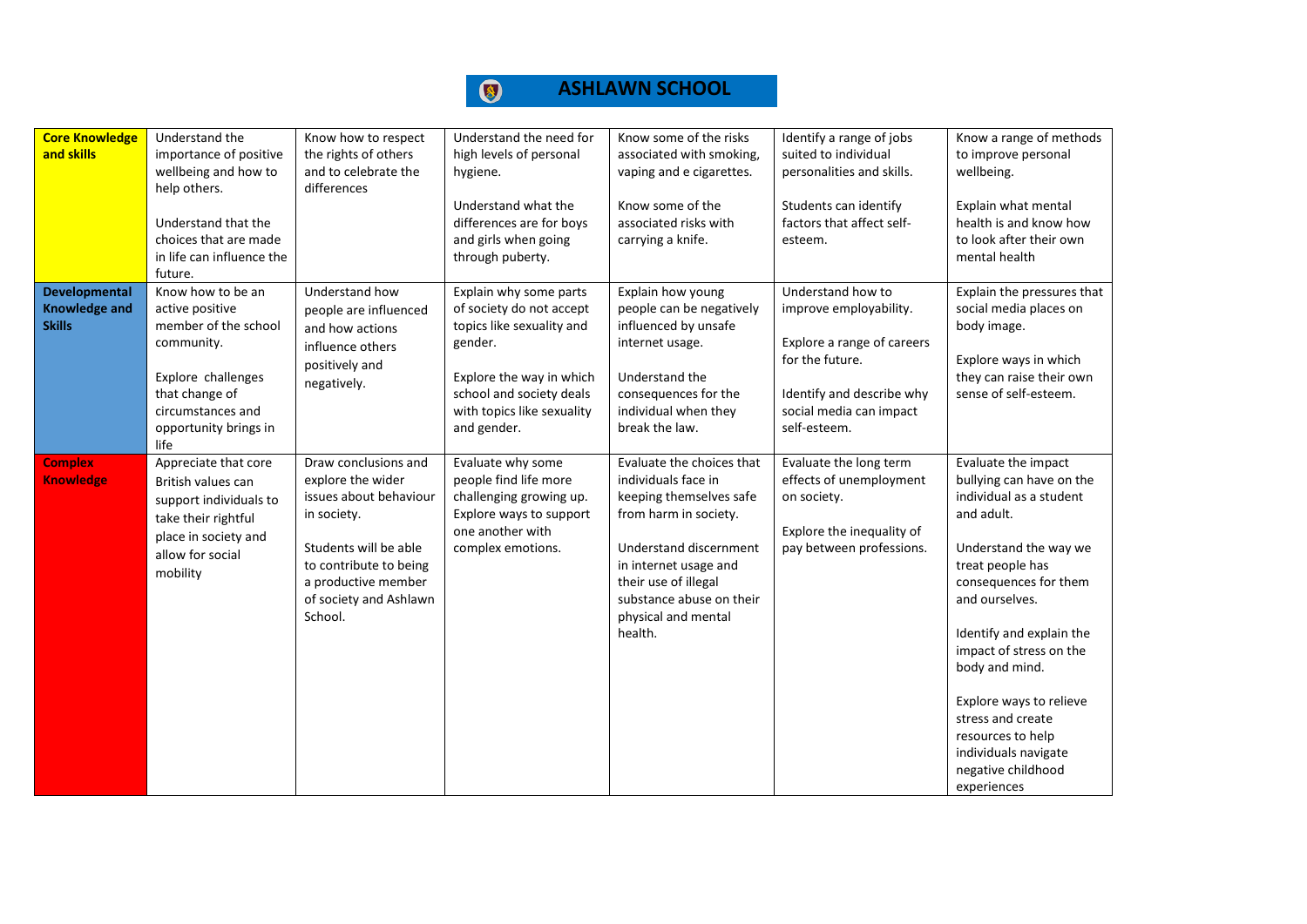

| Links with the<br><b>National</b><br>Curriculum | Recognising and<br>demonstrating<br>personal strengths.<br>Build self-confidence,<br>self-esteem and good<br>health and wellbeing.<br>Understanding what<br>can affect wellbeing<br>and resilience.<br>The impact that the<br>news and social media<br>can have on how<br>people think of<br>themselves, including<br>body image, physical<br>and mental health. | Understanding what<br>makes a positive<br>healthy friendship.<br>Strategies for<br>recognising and<br>managing peer<br>influence and a desire<br>for peer approval in<br>friendships.<br>Recognising if a<br>friendship on or offline<br>is making them feel<br>unsafe or<br>uncomfortable and<br>how to manage this<br>and ask for support | Identify personal<br>strengths, skills,<br>achievements and<br>interests and how these<br>contribute to a sense of<br>self-worth.<br>Know about the physical<br>and emotional changes<br>that happen when<br>approaching and during<br>puberty.<br>Know about how the<br>hygiene routines change<br>during the time of<br>puberty, the importance<br>of keeping clean and how<br>to maintain personal<br>hygiene. | Explore the opportunities<br>and potential risks of<br>establishing and<br>conducting relationships<br>with people online, and<br>strategies to manage the<br>risks.<br>Understand how to<br>identify and manage<br>personal safety in<br>increasingly independent<br>situations, including<br>online.<br>Know about ways of<br>assessing and reducing<br>risk in relation to health,<br>wellbeing and personal<br>safety.<br>Explore strategies for<br>identifying risky and<br>emergency situations,<br>including online and ways<br>to manage these | Examine a range of jobs<br>and skills required for<br>entry.<br>Know the importance of a<br>good range of GCSEs and<br>the opportunities they<br>provide.<br>Know the law relating to<br>employment.                                                                                           | Explore strategies to help<br>build resilience to<br>negative opinions,<br>judgements and<br>comments.<br>Recognise and manage<br>internal and external<br>influences on decisions<br>which affect health and<br>wellbeing.<br>Know how to identify and<br>articulate a range of<br>emotions accurately and<br>sensitively using<br>appropriate vocabulary.<br>Recognise the<br>characteristics of mental<br>and emotional health and<br>strategies for managing<br>these. |
|-------------------------------------------------|------------------------------------------------------------------------------------------------------------------------------------------------------------------------------------------------------------------------------------------------------------------------------------------------------------------------------------------------------------------|---------------------------------------------------------------------------------------------------------------------------------------------------------------------------------------------------------------------------------------------------------------------------------------------------------------------------------------------|-------------------------------------------------------------------------------------------------------------------------------------------------------------------------------------------------------------------------------------------------------------------------------------------------------------------------------------------------------------------------------------------------------------------|--------------------------------------------------------------------------------------------------------------------------------------------------------------------------------------------------------------------------------------------------------------------------------------------------------------------------------------------------------------------------------------------------------------------------------------------------------------------------------------------------------------------------------------------------------|------------------------------------------------------------------------------------------------------------------------------------------------------------------------------------------------------------------------------------------------------------------------------------------------|----------------------------------------------------------------------------------------------------------------------------------------------------------------------------------------------------------------------------------------------------------------------------------------------------------------------------------------------------------------------------------------------------------------------------------------------------------------------------|
| Literacy<br>(including<br>reading)              | Key Vocabulary<br>including terms<br>associated with coping<br>with stress and<br>anxiety.<br>Reading about how<br>others have coped<br>with their challenges<br>are part of the Next<br>Steps in the<br>Curriculum - these will                                                                                                                                 | Key Vocabulary and<br>definitions including<br>words associated with<br>adolescence.<br>Reading about young<br>people's coping<br>experiences of growing<br>up in society are part<br>of the Next Steps in<br>the Curriculum -- these<br>will be posted on the<br>google classroom.                                                         | Key Vocabulary including<br>terms identified with<br>puberty.<br>Reading about young<br>people and how they<br>have coped with<br>adversity are shared as<br>part of the Next Steps in<br>the Curriculum - - these<br>will be posted on the<br>google classroom.                                                                                                                                                  | Key Vocabulary and<br>definitions given on<br>concepts such as<br>vulnerability and<br>exploitation.<br>Reading about how<br>young people have<br>experienced relationships<br>on and offline are part of<br>the Next Steps in-these                                                                                                                                                                                                                                                                                                                   | Key vocabulary such as<br>careers, employability, self-<br>esteem and labour market.<br>Reading about career<br>pathways and debates<br>surrounding pay and<br>inequality are shared as<br>part of the Next Steps in<br>the Curriculum - - these will<br>be posted on the google<br>classroom. | Key Vocabulary and<br>definitions given with<br>issues related to mental<br>health such as anxiety,<br>and depression.<br>Reading about strategies<br>how to improve their<br>mental and physical<br>health are given as part<br>of the Next Steps<br>Curriculum - these will be                                                                                                                                                                                           |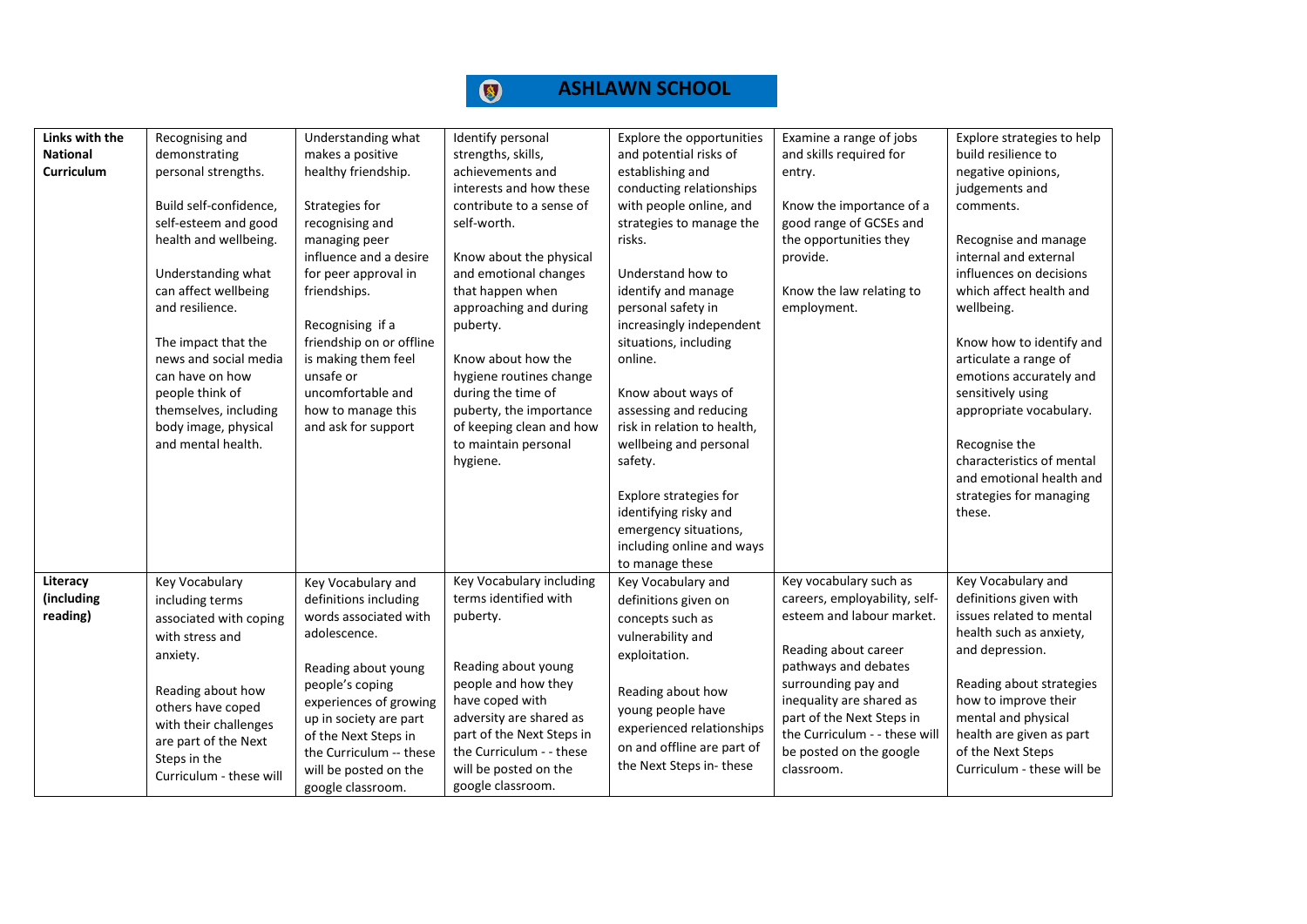|                                                                   | be posted on the<br>Google classroom.                                                                                                                               |                                                                                                                                                                                                                                                                                       |                                                                                                                                                                                                                                                                                                                                                                                                                                                                                                              | will be posted on the<br>Google classroom.                                                                                                                                                                                                                                                                                                                                                                                                                                                                                        |                                                                                                                                                                                                                                                                          | posted on the Google<br>classroom.                                                                                                                                                                                                                                                                                                                                                                                                                                                                                                                                             |
|-------------------------------------------------------------------|---------------------------------------------------------------------------------------------------------------------------------------------------------------------|---------------------------------------------------------------------------------------------------------------------------------------------------------------------------------------------------------------------------------------------------------------------------------------|--------------------------------------------------------------------------------------------------------------------------------------------------------------------------------------------------------------------------------------------------------------------------------------------------------------------------------------------------------------------------------------------------------------------------------------------------------------------------------------------------------------|-----------------------------------------------------------------------------------------------------------------------------------------------------------------------------------------------------------------------------------------------------------------------------------------------------------------------------------------------------------------------------------------------------------------------------------------------------------------------------------------------------------------------------------|--------------------------------------------------------------------------------------------------------------------------------------------------------------------------------------------------------------------------------------------------------------------------|--------------------------------------------------------------------------------------------------------------------------------------------------------------------------------------------------------------------------------------------------------------------------------------------------------------------------------------------------------------------------------------------------------------------------------------------------------------------------------------------------------------------------------------------------------------------------------|
| <b>Cultural Capital</b>                                           | Develop positive well-<br>adjusted citizens.<br>Learn the social skills<br>necessary to deal with<br>changes in our<br>circumstances.<br>What is a good citizen?    | Develop emotionally<br>secure and positive<br>relationships with<br>family, friends and<br>work colleagues.                                                                                                                                                                           | Learn how to deal with<br>our emotional problems<br>and support others.<br>Understand why this is<br>important for the benefit<br>of society.<br>How should we ignore<br>peer pressure?                                                                                                                                                                                                                                                                                                                      | Explore that the internet<br>connects us to the whole<br>world and this can be an<br>unsafe place. Why?<br>Understand the effects of<br>knife crime on society.                                                                                                                                                                                                                                                                                                                                                                   | Exploring the importance<br>of employment in our<br>country.<br>Discuss the impact of<br>unemployment on<br>individuals and the<br>economy.                                                                                                                              | Learn the skill of empathy<br>for others and how this<br>will allow society to grow<br>and develop in a positive<br>manner.                                                                                                                                                                                                                                                                                                                                                                                                                                                    |
| Social, Moral,<br>Spiritual and<br>Cultural<br><b>Development</b> | The transition period<br>from primary to<br>secondary can be<br>challenging but with<br>perseverance and<br>good communication<br>individuals will be<br>supported. | Understand the<br>principles of right and<br>wrong behaviour in<br>relationships.<br>Understand that<br>individuals have the<br>right to remove their<br>consent at any point.<br>Learn the nature of<br>ethics and the<br>foundations of a good<br>and bad character and<br>conduct. | Explore the social skill of<br>empathy in order to<br>understand the<br>challenges that different<br>genders face.<br>To see things from<br>another person's point of<br>view.<br>In puberty there are<br>many emotional<br>challenges that<br>individuals need to<br>understand and control.<br>To explore behaviour and<br>understand that it relates<br>to appropriate attitudes<br>towards others. This is<br>very important when it<br>comes to how they<br>conduct their<br>relationships with others. | Understand that in order<br>to safely go online there<br>is a set of values and<br>morals that need to be<br>understood in order to<br>have healthy and positive<br>relationships.<br>Students need to see the<br>dangers and long term<br>effects of sexting and<br>sending inappropriate<br>images.<br>Recognise how immoral<br>behaviour impacts<br>individuals' spiritual<br>development and self-<br>esteem.<br>Recognise that the same<br>moral values apply to<br>online activities as offline<br>interactions in society. | Believe that individuals can<br>achieve anything they put<br>their mind to.<br>Society is always changing<br>and there are new jobs and<br>opportunities. The top 10<br>jobs in the future do not<br>exist today.<br>Students will explore<br>Britain's biggest exports. | Understand that in<br>society there are many<br>choices we make that<br>impact on our physical<br>and mental health. If we<br>make negative choices<br>that affect our own as<br>well as others health then<br>this is a moral<br>responsibility.<br>If we make many wrong<br>choices then this can<br>build up as adverse<br>childhood experiences<br>that will impact an<br>individual's future<br>happiness.<br>Understand that there<br>are strategies that<br>individuals can employ<br>that can improve their<br>physical and mental<br>health now and in the<br>future. |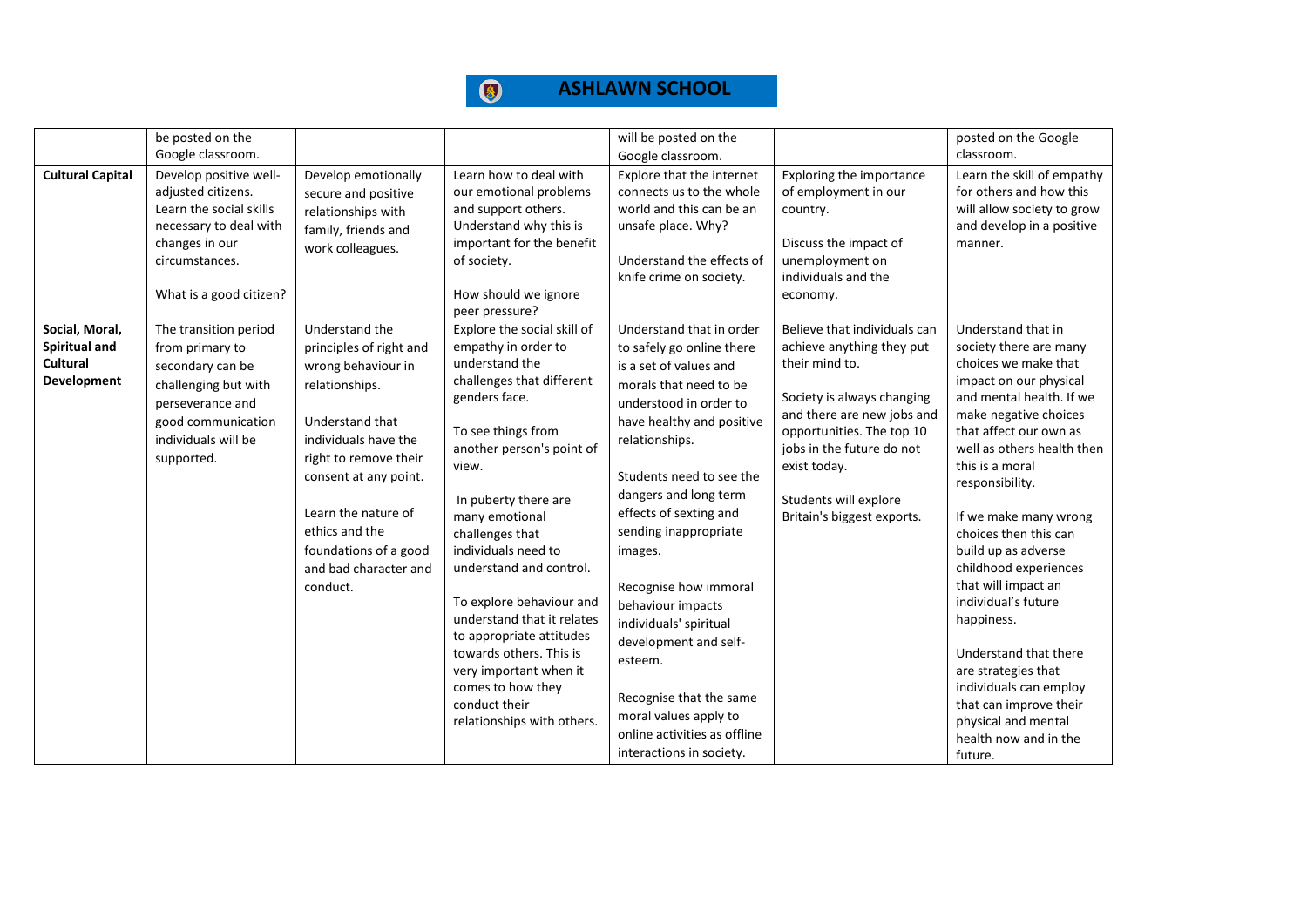| <b>Fundamental</b><br><b>British Values</b> | Understand that all<br>religions, culture,<br>sexuality and gender<br>are celebrated at<br>Ashlawn School.<br>Students will respect<br>one another and<br>embrace the school's<br>values. | Learn that individuals<br>can protect their rights<br>and that consent can<br>be given and removed<br>at any point.<br>Accept that all<br>members of the<br>Ashlawn community<br>will be respected at all<br>times. | Learn the consequences<br>of what happens when<br>consent has not been<br>given.<br>Explore stereotypes and<br>prejudices through<br>gender and sexuality. | Understand how to stay<br>safe on and offline in an<br>acceptable manner.<br>Know and understand the<br>criminal aspect of unsafe<br>behaviour online.<br>Recognise that mutual<br>respect and tolerance of<br>differences are values<br>that are protected by<br>law.<br>Understand the law<br>governing what you can<br>and cannot say online. | Understand that leadership<br>opportunities in<br>employment can impact on<br>our British society.<br>Explore the impact of team<br>work in employment.<br>Understand the legal rights<br>when working. | Understand that<br>individual liberty is a<br>choice and understand<br>that all the choices we<br>make in regard to our<br>physical and mental<br>health are decisions that<br>impact on ourselves and<br>others in society, for<br>example passive smoking.<br>Understand that British<br>society faces difficult<br>decisions that relate to<br>how to support those<br>with obesity and<br>addiction. |
|---------------------------------------------|-------------------------------------------------------------------------------------------------------------------------------------------------------------------------------------------|---------------------------------------------------------------------------------------------------------------------------------------------------------------------------------------------------------------------|------------------------------------------------------------------------------------------------------------------------------------------------------------|--------------------------------------------------------------------------------------------------------------------------------------------------------------------------------------------------------------------------------------------------------------------------------------------------------------------------------------------------|---------------------------------------------------------------------------------------------------------------------------------------------------------------------------------------------------------|----------------------------------------------------------------------------------------------------------------------------------------------------------------------------------------------------------------------------------------------------------------------------------------------------------------------------------------------------------------------------------------------------------|
| Assessment                                  | Draw an image of<br>yourself and mind map<br>how you can be a good<br>citizen.                                                                                                            | Write a Mnemonic for<br>the world RESPECT                                                                                                                                                                           | Respond to 4 letters.<br>Teenage magazine<br>/Agony Aunt page                                                                                              | Design a poster for<br>staying safe online.                                                                                                                                                                                                                                                                                                      | Produce a mind map of 10<br>different career choices<br>and what qualifications and<br>skills you would need.                                                                                           | Write an article for the<br>school newsletter on<br>what to do if you are<br>being bullied.                                                                                                                                                                                                                                                                                                              |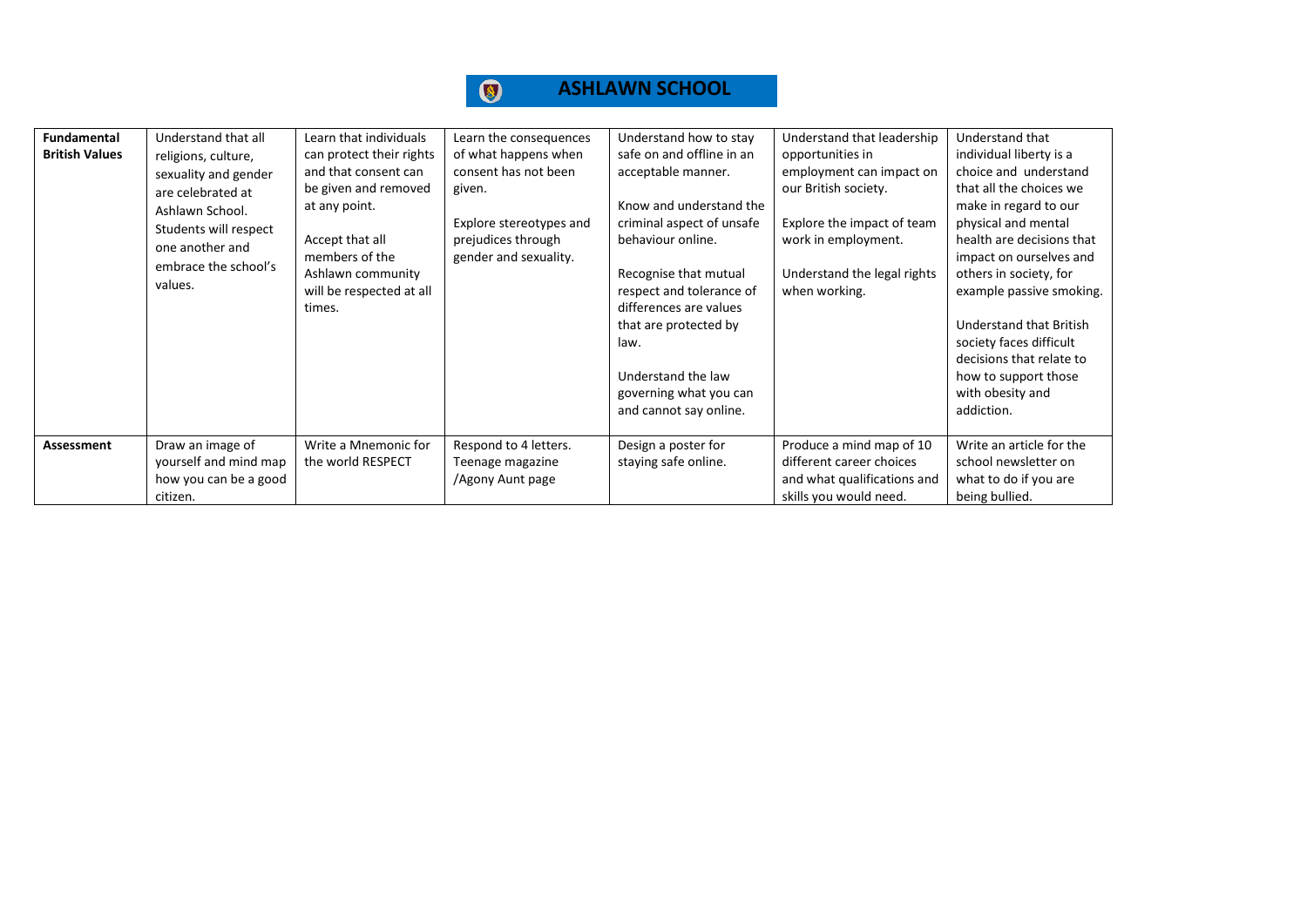

| <b>Key Stage 3 Curriculum Journey:</b><br>THE YEAR 8 CURRICULUM JOURNEY enables learners to become informed and responsible citizens in society; the subject material helps learners understand other people's identity so they can develop the skills |                                                                                                                                                                                                                                                                                                                  |                                                                                                                                                                                                                      |                                                                                                                                                                                                                                                                                                                                |                                                                                                                                                                                                                                                                         |                                                                                                                                                                                                                                                                                        |                                                                                                                                                                                                                                                                                                                  |  |  |  |  |
|--------------------------------------------------------------------------------------------------------------------------------------------------------------------------------------------------------------------------------------------------------|------------------------------------------------------------------------------------------------------------------------------------------------------------------------------------------------------------------------------------------------------------------------------------------------------------------|----------------------------------------------------------------------------------------------------------------------------------------------------------------------------------------------------------------------|--------------------------------------------------------------------------------------------------------------------------------------------------------------------------------------------------------------------------------------------------------------------------------------------------------------------------------|-------------------------------------------------------------------------------------------------------------------------------------------------------------------------------------------------------------------------------------------------------------------------|----------------------------------------------------------------------------------------------------------------------------------------------------------------------------------------------------------------------------------------------------------------------------------------|------------------------------------------------------------------------------------------------------------------------------------------------------------------------------------------------------------------------------------------------------------------------------------------------------------------|--|--|--|--|
|                                                                                                                                                                                                                                                        | necessary to allow others and themselves thrive in society.                                                                                                                                                                                                                                                      |                                                                                                                                                                                                                      |                                                                                                                                                                                                                                                                                                                                |                                                                                                                                                                                                                                                                         |                                                                                                                                                                                                                                                                                        |                                                                                                                                                                                                                                                                                                                  |  |  |  |  |
|                                                                                                                                                                                                                                                        |                                                                                                                                                                                                                                                                                                                  |                                                                                                                                                                                                                      | <b>THE YEAR 8 CURRICULUM JOURNEY</b>                                                                                                                                                                                                                                                                                           |                                                                                                                                                                                                                                                                         |                                                                                                                                                                                                                                                                                        |                                                                                                                                                                                                                                                                                                                  |  |  |  |  |
|                                                                                                                                                                                                                                                        | <b>HALF TERM 1</b>                                                                                                                                                                                                                                                                                               | <b>HALF TERM 2</b>                                                                                                                                                                                                   | <b>HALF TERM 3</b>                                                                                                                                                                                                                                                                                                             | <b>HALF TERM 4</b>                                                                                                                                                                                                                                                      | <b>HALF TERM 5</b>                                                                                                                                                                                                                                                                     | <b>HALF TERM 6</b>                                                                                                                                                                                                                                                                                               |  |  |  |  |
| The 'BIG'<br>Question.                                                                                                                                                                                                                                 | Why do we need to<br>understand and                                                                                                                                                                                                                                                                              | What is sexual<br>harassment and                                                                                                                                                                                     | What does it mean to be<br>British and embrace                                                                                                                                                                                                                                                                                 | What is the impact of<br>County Lines, Knife                                                                                                                                                                                                                            | What makes a good<br>British Citizen and how do                                                                                                                                                                                                                                        | How does social media<br>and the internet affect                                                                                                                                                                                                                                                                 |  |  |  |  |
|                                                                                                                                                                                                                                                        | accept the differences                                                                                                                                                                                                                                                                                           | violence and what                                                                                                                                                                                                    | different cultures?                                                                                                                                                                                                                                                                                                            | Crime and ASB in the                                                                                                                                                                                                                                                    | we learn to tolerate and                                                                                                                                                                                                                                                               | the safety of young                                                                                                                                                                                                                                                                                              |  |  |  |  |
|                                                                                                                                                                                                                                                        | between gender and                                                                                                                                                                                                                                                                                               | does the law say?                                                                                                                                                                                                    |                                                                                                                                                                                                                                                                                                                                | community?                                                                                                                                                                                                                                                              | embrace differences?                                                                                                                                                                                                                                                                   | people?                                                                                                                                                                                                                                                                                                          |  |  |  |  |
|                                                                                                                                                                                                                                                        | sexuality?                                                                                                                                                                                                                                                                                                       |                                                                                                                                                                                                                      |                                                                                                                                                                                                                                                                                                                                |                                                                                                                                                                                                                                                                         |                                                                                                                                                                                                                                                                                        |                                                                                                                                                                                                                                                                                                                  |  |  |  |  |
|                                                                                                                                                                                                                                                        |                                                                                                                                                                                                                                                                                                                  |                                                                                                                                                                                                                      |                                                                                                                                                                                                                                                                                                                                |                                                                                                                                                                                                                                                                         |                                                                                                                                                                                                                                                                                        |                                                                                                                                                                                                                                                                                                                  |  |  |  |  |
| <b>Topic and learning</b><br>focus                                                                                                                                                                                                                     | <b>Identity Relationships and</b><br><b>Sex Education</b><br>Introduction to<br>1.<br><b>Relationship and Sex</b><br>Education<br>2.<br><b>Healthy Relationships</b><br>3.<br>Dealing with Conflict<br><b>Sexual Orientation</b><br>4.<br>5.<br><b>Gender Identity</b><br>Introduction to<br>6.<br>Contraception | <b>LGBT Explored</b><br>LGBT what is it?<br>1.<br>LGBT Homophobia in<br>2.<br>Schools<br>3.<br>Supporting those<br>that are LGBTQ<br>Challenging<br>4.<br>Homophobia<br>Transphobia<br>5.<br>6.<br><b>Coming Out</b> | <b>Celebrating Differences in</b><br>the Community<br>1.<br><b>Multicultural Britain</b><br>2.<br>What is your Identity?<br>3.<br>Nature versus Nature<br>Equality Act 2010<br>$\overline{4}$ .<br>5.<br>Breaking down the<br>Stereotypes<br>Prejudice and<br>6.<br><b>Discrimination</b><br>Challenging<br>7.<br>Islamophobia | Staying safe in the<br><b>Community</b><br>County Lines - what is it?<br>1.<br>2.<br>Knife Crime<br>3.<br>Online safety Cyber<br>bullying<br>Grooming boys and girls<br>4.<br>5.<br>Drug Education/ Alcohol<br>(%)<br>Child Exploitation and<br>6.<br>online Protection | <b>Law Crime and Society</b><br><b>Desert Island Living</b><br>1.<br>Exercise<br>2.<br><b>Building a Community</b><br><b>Making Decisions and</b><br>3.<br>priorities<br>Criminals, Laws and<br>4.<br>society<br>Law making in the UK<br>5.<br>Prisons reforms and<br>6.<br>Punishment | <b>Mental Health and</b><br><b>Wellbeing</b><br>What is Child Abuse<br>1.<br><b>CSE</b><br>Screen time and safe<br>2.<br>mobile phone use.<br>Common Types of<br>3.<br>mental health<br>Self-harm<br>4 <sup>1</sup><br>Addressing the<br>5.<br>problem of Suicide<br>How to promote<br>6.<br>emotional wellbeing |  |  |  |  |
| <b>Foundational</b><br><b>Knowledge</b><br><b>Prior learning</b><br>needed                                                                                                                                                                             | Recognise what is a<br>positive and supportive<br>relationship.                                                                                                                                                                                                                                                  | Recognise that there are<br>people who might have a<br>different gender and<br>sexuality to yourself.                                                                                                                | Recognise that in the UK we<br>are a multi-cultural society<br>with different ethnic groups<br>which are resident here.                                                                                                                                                                                                        | Identify a wide range of risks<br>associated with county lines.<br>Recognise the dangers<br>associated with reckless<br>behaviour associated with<br>alcohol and drugs.                                                                                                 | Understand how young people<br>can get involved with crime.<br>Understand how poor choices<br>can influence your outcomes<br>for the future                                                                                                                                            | Understand the 4 types of<br>child abuse.<br>Identify healthy and<br>unhealthy behaviours                                                                                                                                                                                                                        |  |  |  |  |
| <b>Core Knowledge</b><br>and skills                                                                                                                                                                                                                    | Know how to treat people<br>of different genders and<br>sexuality in a respectful<br>and supportive manner.                                                                                                                                                                                                      | Know how to respect the<br>rights of others with<br>respect to gender and<br>sexuality.                                                                                                                              | Know how to understand<br>that prejudice and racism can<br>exist in society.                                                                                                                                                                                                                                                   | Know some of the<br>unnecessary risks young<br>people might take in their<br>lives and the consequences of<br>their actions.                                                                                                                                            | Identify a range of factors that<br>may lead to someone<br>committing crimes.<br>Know that there are<br>consequences for the individual                                                                                                                                                | Know a range of suggestions<br>to improve personal<br>wellbeing.<br>Can explain what positive<br>mental health is.                                                                                                                                                                                               |  |  |  |  |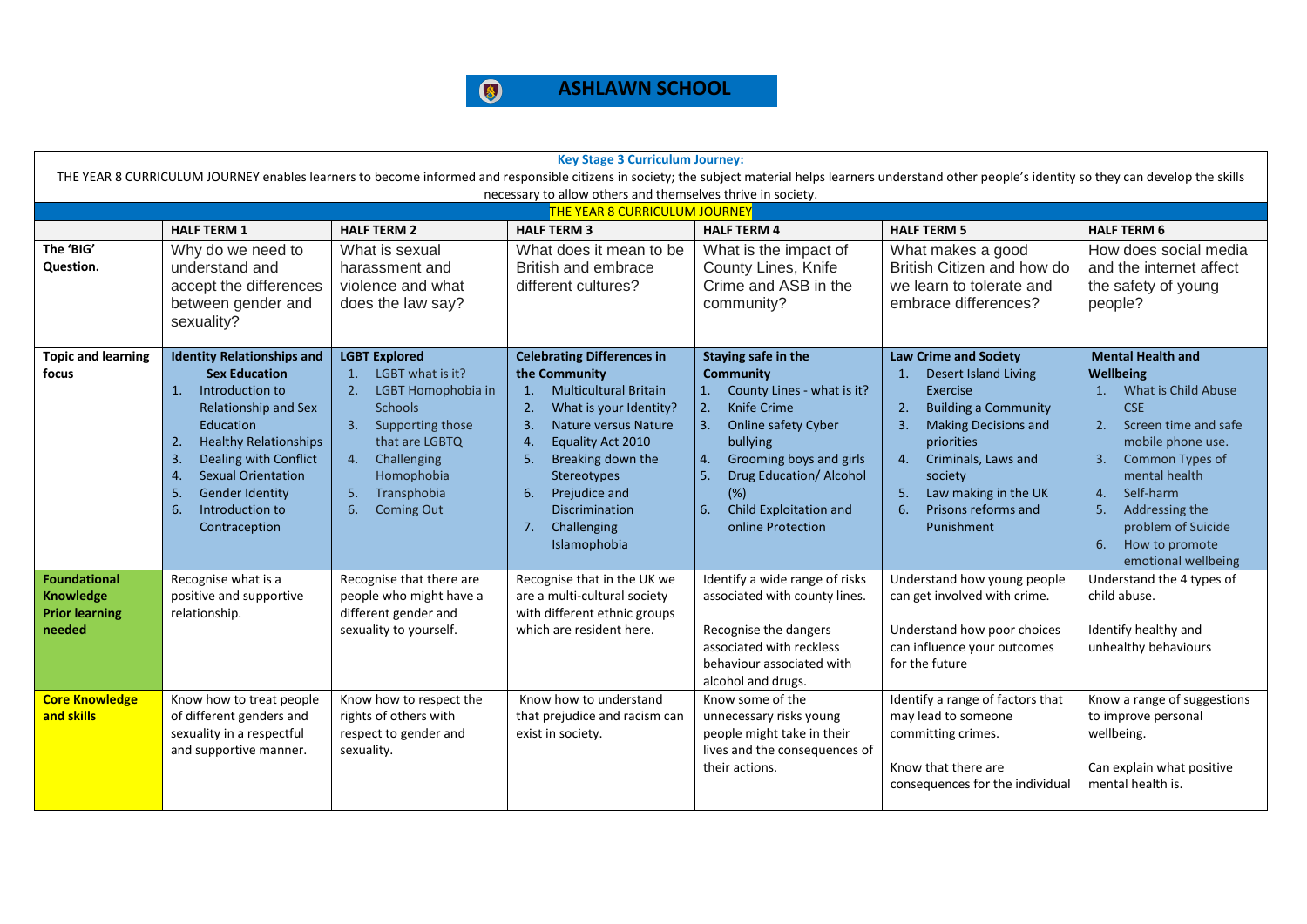#### $\bigcirc$ **ASHLAWN SCHOOL**

|                   |                             |                                                     |                                                  |                                  | and society if people commit    | Know how to look after their    |
|-------------------|-----------------------------|-----------------------------------------------------|--------------------------------------------------|----------------------------------|---------------------------------|---------------------------------|
|                   |                             |                                                     |                                                  |                                  | crimes.                         | own mental health               |
| Developmental     | Explain how we can          | Understand how people are                           | Explain why some people are                      | Explain how young people         | Explain a range of ways to      | Explain the pressures that      |
| Knowledge and     | support our friends and     | influenced in positive and                          | interested in promoting their                    | can be drawn to negative         | reduce the risks an individual  | society creates that can        |
| <b>Skills</b>     | family to have a positive   | negative ways towards                               | own values and not those for                     | behaviours such as county        | may get involved with crimes.   | influence how people feel       |
|                   | and healthy relationship    | people with different                               | the benefit of society.                          | lines, knife crime and           |                                 | about themselves.               |
|                   | whatever their sexuality.   | genders and sexuality.                              |                                                  | criminality. Explain the         | Explain how behaviour can       |                                 |
|                   |                             |                                                     |                                                  | impact on their own lives and    | impact a person's future        | Know ways in which they can     |
|                   |                             |                                                     |                                                  | those of their families, friends | happiness and future.           | raise their self-esteem to feel |
|                   |                             |                                                     |                                                  | and the wider community.         |                                 | better about themselves.        |
| <b>Complex</b>    | Evaluate why some people    | Draw conclusions and                                | Evaluate why some people                         | Evaluate the range of support    | Examine the dangers of          | Evaluate the way we treat       |
| <b>Knowledge</b>  | find it difficult to form   | explore the wider issues                            | might hold prejudices against                    | that individuals might access    | committing crimes and why       | people has consequences for     |
|                   | successful relationships in | about gender and sexuality                          | others and why some hold                         | for themselves to keep them      | individuals might not           | them and ourselves - Suicide.   |
|                   | society and are less        | in society.                                         | racist ideologies.                               | safe from harm in society.       | understand the impact of their  |                                 |
|                   | tolerant of others.         |                                                     |                                                  |                                  | actions on others.              | Identify and explain the        |
|                   |                             | Developing the correct                              | Explore ways to support                          |                                  | Evaluate the effects of         | impact of stress on the body    |
|                   |                             | vocabulary and evaluate                             | young people dealing with                        |                                  | antisocial behaviour on the     | and mind.                       |
|                   |                             | what values can contribute<br>to being a productive | prejudiced and racist<br>individuals in society. |                                  | community.                      | Explore ways to relieve stress  |
|                   |                             | member of society                                   |                                                  |                                  |                                 | and create resources to help    |
|                   |                             |                                                     |                                                  |                                  |                                 | individuals navigate negative   |
|                   |                             |                                                     |                                                  |                                  |                                 | childhood experiences.          |
|                   |                             |                                                     |                                                  |                                  |                                 |                                 |
| Links with the    | To recognise and develop    | Understanding about the                             | Identify the different groups                    | Examine the positive and         | Know strategies for identifying | That mental health, like        |
| <b>National</b>   | personal values in          | similarities, differences and                       | that make up their                               | negative uses of drugs in        | risky and emergency situations, | physical health, is part of     |
| <b>Curriculum</b> | friendships, love and       | diversity among young                               | community: what living in a                      | society including the safe use   | including online: ways to       | daily life: the importance of   |
|                   | sexual relationships. The   | people of different race,                           | community means.                                 | of prescribed and over the       | manage these and get the        | taking care of mental health.   |
|                   | importance of trust in      | culture, ability, sex gender                        |                                                  | counter medicines:               | appropriate help, including     |                                 |
|                   | relationships and the       | identity, age and sexual                            | To value the different                           | responsible use of antibiotics.  | where there may be legal        | Strategies and behaviours       |
|                   | behaviours that can         | orientation.                                        | contributions that people and                    |                                  | consequences (e.g. drugs, and   | that support mental health -    |
|                   | undermine or build trust.   |                                                     | groups make to the                               | To evaluate myths,               | alcohol, violent crime and      | including how good quality      |
|                   |                             | Students will understand                            | community.                                       | misconceptions, social norms     | gangs.)                         | sleep, physical exercise/time   |
|                   | To evaluate expectations    | the difference between                              |                                                  | and cultural values relating to  |                                 | outdoors, being involved in     |
|                   | about gender roles,         | biological sex, gender                              | Diversity; what it means: the                    | drug, alcohol and tobacco        | To evaluate ways in which their | community groups, doing         |
|                   | behaviour that can          | identity and sexual                                 | benefits of living in a diverse                  | use.                             | behaviours may influence their  | things for others, clubs and    |
|                   | undermine or build trust.   | orientation.                                        | community: about valuing                         |                                  | peers, positively and           | activities, hobbies and         |
|                   |                             |                                                     | diversity within communities                     | Strategies to manage a range     | negatively, including online,   | spending time with family       |
|                   | To evaluate expectations    | To recognise that sexual                            |                                                  | of influences on drug, alcohol   | and in situations involving     | and friends can support         |
|                   | about gender roles,         | attraction and sexuality are                        | Stereotypes; how they can                        | and tobacco use, including       | weapons or gangs.               | mental health and wellbeing.    |
|                   | behaviour and intimacy      | diverse                                             | negatively influence                             | peers.                           |                                 |                                 |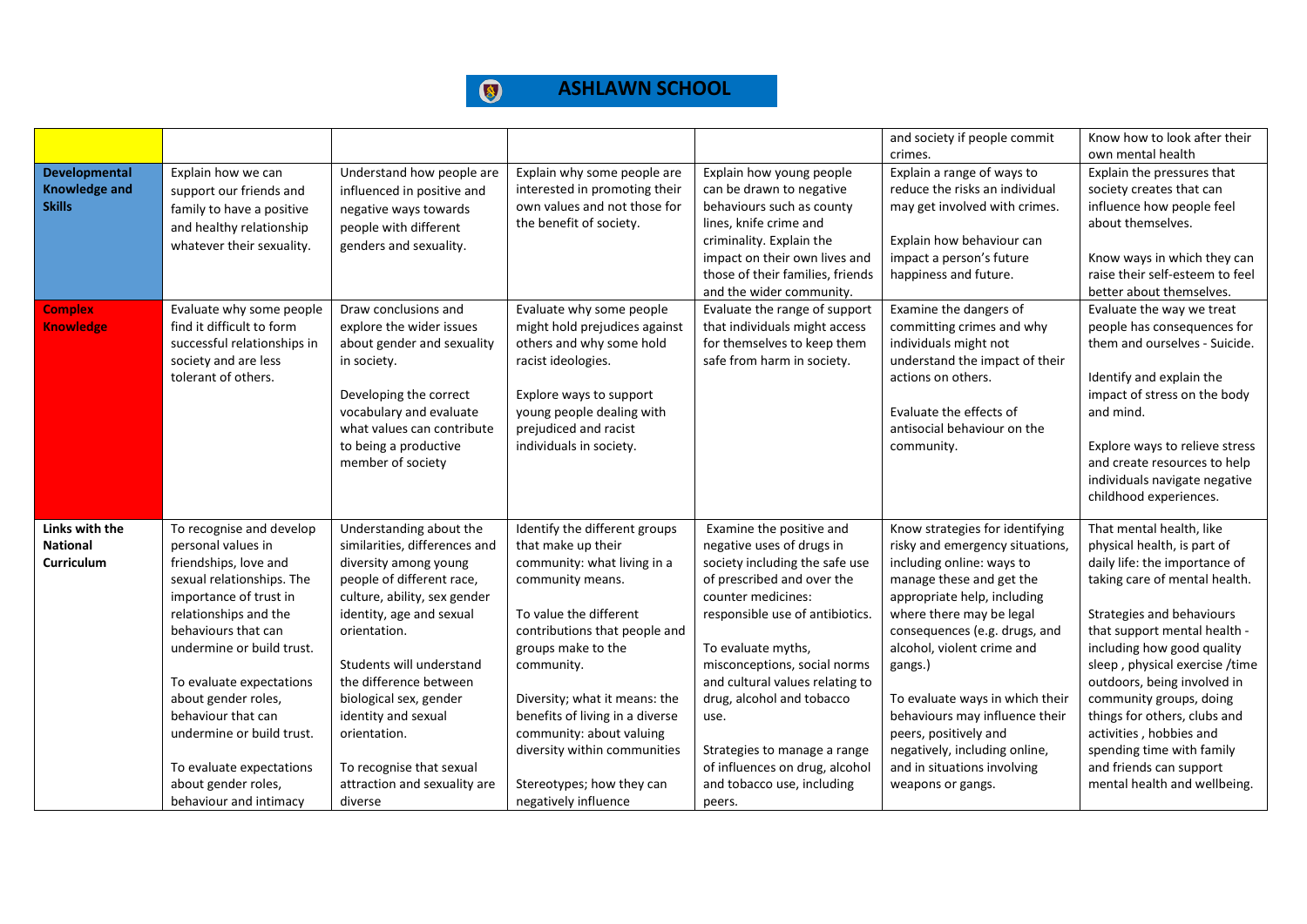#### $\bigcirc$ **ASHLAWN SCHOOL**

| <b>Literacy (including</b><br>reading)                            | within romantic<br>relationships.<br>Key vocabulary including<br>terms associated with<br>sexual orientation, gender<br>identity, non-binary, and<br>transgender and gender<br>fluid.      | Key vocabulary including<br>terms associated with<br>homophobia, transphobia<br>and hate crime.                                                                    | behaviours and attitudes<br>towards others; strategies for<br>challenging stereotypes.<br>Key vocabulary including<br>terms associated with<br>multiculturalism, ethnicity<br>and culture. | Information about alcohol,<br>nicotine and other legal and<br>illegal substances including<br>short - term and long term<br>health risks associated with<br>their use.<br>Key Vocabulary and<br>definitions given on concepts<br>associated with drug use,<br>addiction, overdose,<br>recreational drugs and illegal<br>drugs. | Key vocabulary and definitions<br>given.<br>How to understand words<br>associated with crime, prison,<br>prevention, rehabilitation,<br>punishment and retribution.                                                                                                                               | Key vocabulary and<br>definitions given.<br>How to understand words<br>associated with mental<br>health, raising self-esteem,<br>self-help, depression and<br>suicide.                                                      |
|-------------------------------------------------------------------|--------------------------------------------------------------------------------------------------------------------------------------------------------------------------------------------|--------------------------------------------------------------------------------------------------------------------------------------------------------------------|--------------------------------------------------------------------------------------------------------------------------------------------------------------------------------------------|--------------------------------------------------------------------------------------------------------------------------------------------------------------------------------------------------------------------------------------------------------------------------------------------------------------------------------|---------------------------------------------------------------------------------------------------------------------------------------------------------------------------------------------------------------------------------------------------------------------------------------------------|-----------------------------------------------------------------------------------------------------------------------------------------------------------------------------------------------------------------------------|
| <b>Cultural Capital</b>                                           | Develop the values that as<br>British Citizens we should<br>embrace and accept every<br>sexuality.<br>Why do some countries<br>ban LBGTQ+? What is the<br>death penalty still in<br>place? | Develop the idea that as<br>British Citizens we should<br>embrace, celebrate and<br>support our LGBTQ+<br>community.<br>What is PRIDE and why is it<br>celebrated? | Learn how as British Citizens<br>discrimination has no place in<br>our society.<br>Students will celebrate their<br>British Heritage and make<br>connections with other<br>cultures.       | Explore the idea that staying<br>safe in the community is a<br>key priority for all<br>stakeholders.<br>Students will understand the<br>devastating effects of<br>exploitation.<br>Why is Rugby a key area for<br>county lines?                                                                                                | Students will learn the<br>importance of the 'Law' in<br>society and the impact it can<br>have on individuals and<br>families.<br>Students will explore the<br>impact of unlawful actions and<br>how the police deal with<br>challenging situations.<br>Should children of 13 be<br>criminalised? | Students will learn that as a<br>British Citizen it is important<br>to understand the implication<br>of poor mental health on our<br>NHS.<br>Should all schools have a<br>Mental Health team? What<br>impact has Covid had? |
| Social, Moral,<br>Spiritual and<br>Cultural<br><b>Development</b> | Students will understand<br>the differences between<br>gender and sexuality.                                                                                                               | Students will study the<br>principles of right and<br>wrong behaviour in<br>relationships and where to<br>go for help.                                             | Students will explore the<br>impact of nature v's nurture.<br>Which has the strongest<br>impact and how can we<br>remove negative influences?                                              | Students need to see the<br>dangers and long term effects<br>of county lines and addiction.<br>Where do drugs come from?<br>How are they imported?                                                                                                                                                                             | Students are taught the<br>challenges of living in a small<br>community and are encouraged<br>to make decisions that could<br>change lives.                                                                                                                                                       | Students explore the impact<br>of social media on our health<br>and wellbeing. Do we really<br>need it in our lives?                                                                                                        |
| <b>Fundamental</b><br><b>British Values</b>                       | Understand that sexuality<br>should be celebrated at<br>Ashlawn School.                                                                                                                    | Learn what LGBTQ+ stands<br>for and how society should<br>celebrate our differences.                                                                               | Learn what a multicultural<br>society is and how to<br>embrace diversity.                                                                                                                  | Understand how to protect<br>themselves from violence<br>and coercion.                                                                                                                                                                                                                                                         | Understand the term 'building<br>a community' - what does it<br>mean and what are the                                                                                                                                                                                                             | Understand the term life<br>cycle. What does it mean and<br>what happens when                                                                                                                                               |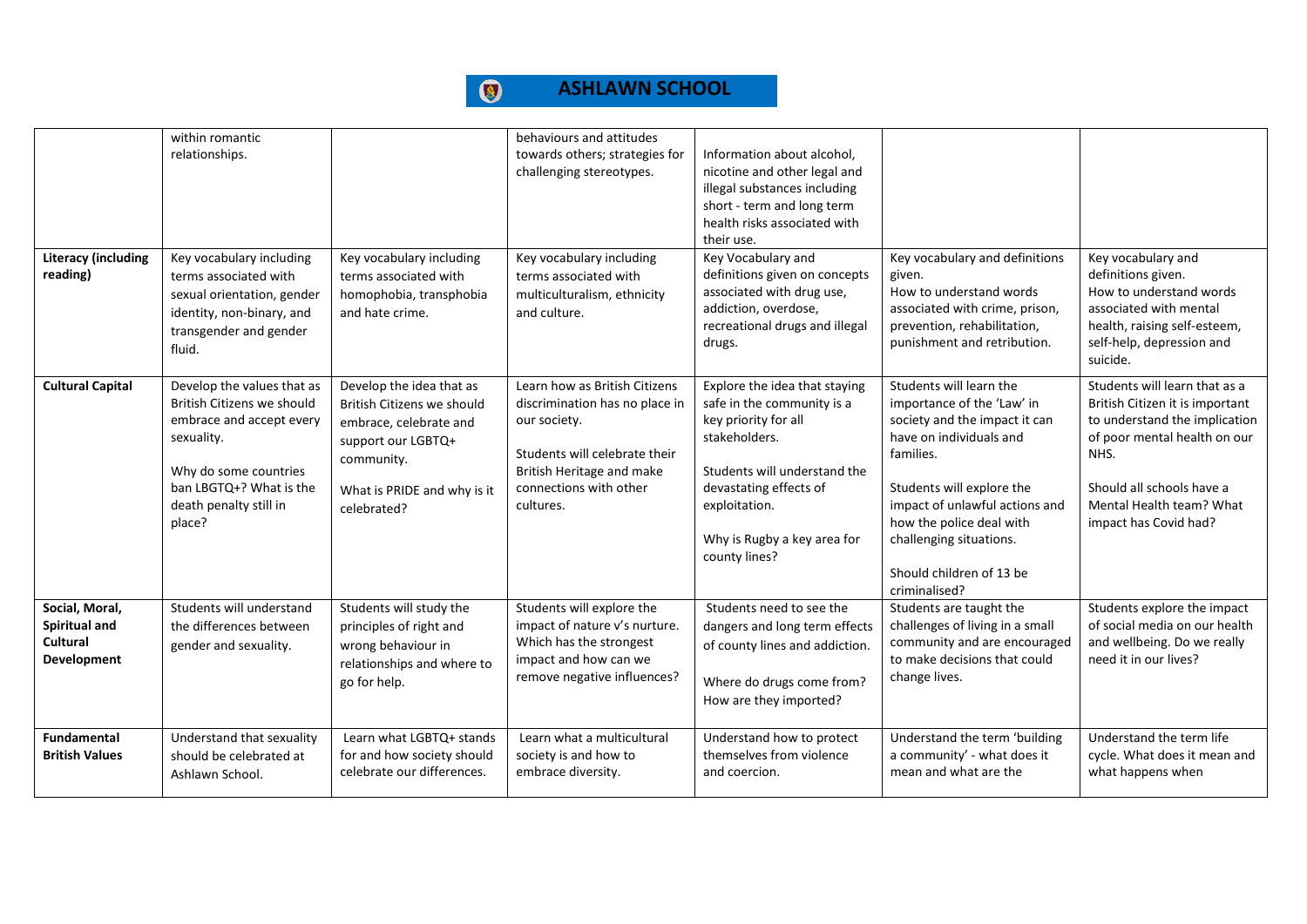#### $\bigcirc$ **ASHLAWN SCHOOL**

|            | Students will learn about<br>their rights, choice and<br>individuality in society. | Accept that all members of<br>the Ashlawn community<br>will be respected at all<br>times. | Students will explore the<br>term equality.                                     | Students will know and<br>understand how the law<br>protects you from CE.<br>Students understand the law<br>relating to drug use and<br>possession. | challenges that communities<br>face?<br>Students will explore the<br>criminal justice system. | someone chooses to take<br>their own life.<br>Understand that British<br>society faces difficult<br>decisions that relate to how<br>to support those with mental |
|------------|------------------------------------------------------------------------------------|-------------------------------------------------------------------------------------------|---------------------------------------------------------------------------------|-----------------------------------------------------------------------------------------------------------------------------------------------------|-----------------------------------------------------------------------------------------------|------------------------------------------------------------------------------------------------------------------------------------------------------------------|
| Assessment | Complete a 20 mark quiz<br>on 'what is a healthy<br>relationship?                  | Design a school logo which<br>represents the LGBTQ+<br>students at Ashlawn School         | Write an essay on why<br>Ashlawn is a multicultural<br>Community (1 side of A4) | Produce a factsheet on the<br>different types of drugs and<br>strengths of alcohol that<br>young people should be<br>aware of                       | Debate activity paired                                                                        | health needs.<br>Write a poem to a young<br>person struggling with their<br>mental health                                                                        |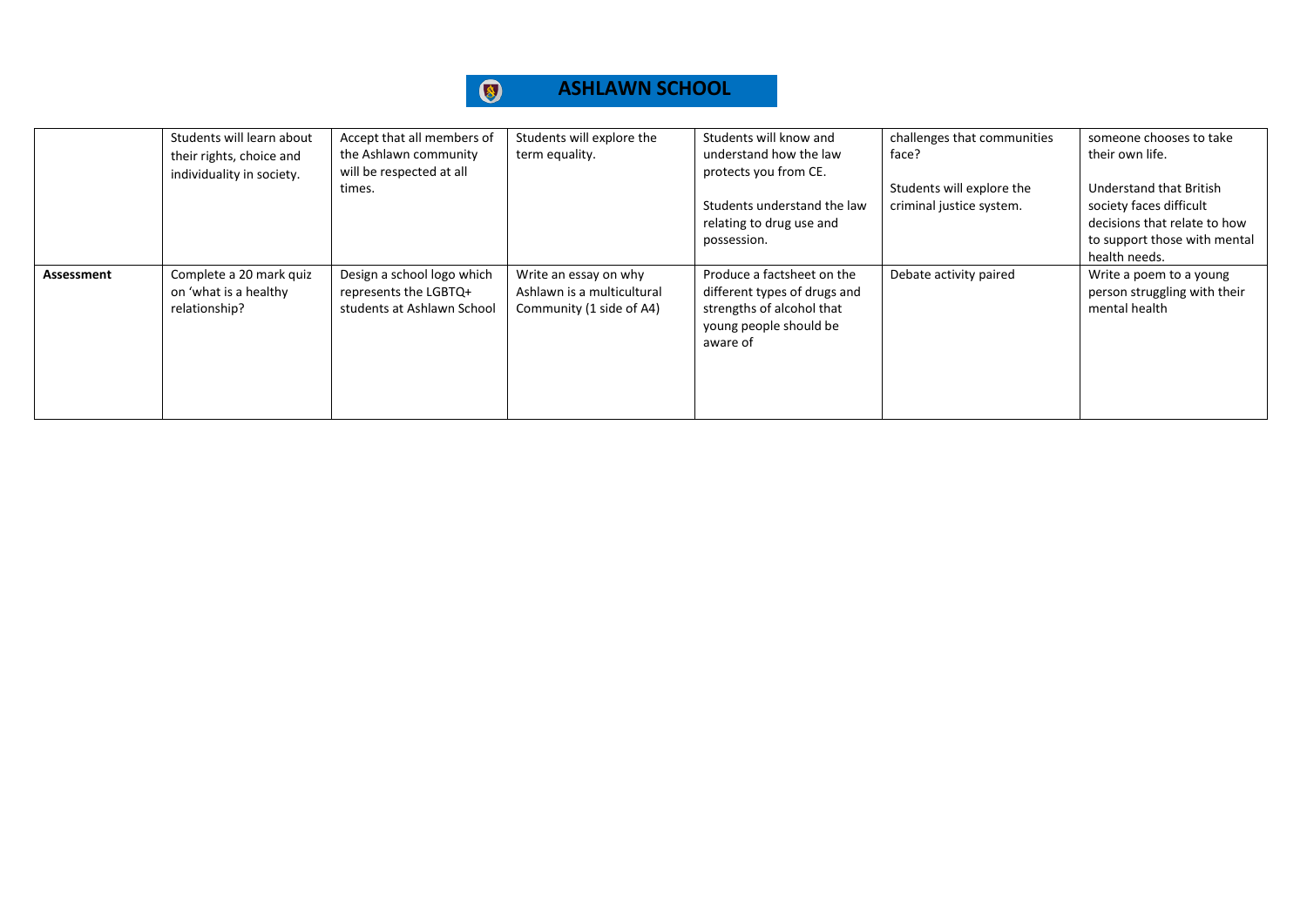

| <b>Key Stage 3 Curriculum Journey:</b><br>THE YEAR 9 CURRICULUM JOURNEY enables learners to become productive and responsible citizens in society; the subject material helps learners understand their values so they can develop the responsibilities |                                                                                                                                                                                                                             |                                                                                                                                                                                                                              |                                                                                                                                                                                                           |                                                                                                                                                                                                                                                                       |                                                                                                                                                                                                                                                                                                                        |                                                                                                                                                                                                                                                       |  |  |
|---------------------------------------------------------------------------------------------------------------------------------------------------------------------------------------------------------------------------------------------------------|-----------------------------------------------------------------------------------------------------------------------------------------------------------------------------------------------------------------------------|------------------------------------------------------------------------------------------------------------------------------------------------------------------------------------------------------------------------------|-----------------------------------------------------------------------------------------------------------------------------------------------------------------------------------------------------------|-----------------------------------------------------------------------------------------------------------------------------------------------------------------------------------------------------------------------------------------------------------------------|------------------------------------------------------------------------------------------------------------------------------------------------------------------------------------------------------------------------------------------------------------------------------------------------------------------------|-------------------------------------------------------------------------------------------------------------------------------------------------------------------------------------------------------------------------------------------------------|--|--|
|                                                                                                                                                                                                                                                         |                                                                                                                                                                                                                             |                                                                                                                                                                                                                              |                                                                                                                                                                                                           |                                                                                                                                                                                                                                                                       |                                                                                                                                                                                                                                                                                                                        |                                                                                                                                                                                                                                                       |  |  |
| necessary to thrive in society.<br>THE YEAR 9 CURRICULUM JOURNEY                                                                                                                                                                                        |                                                                                                                                                                                                                             |                                                                                                                                                                                                                              |                                                                                                                                                                                                           |                                                                                                                                                                                                                                                                       |                                                                                                                                                                                                                                                                                                                        |                                                                                                                                                                                                                                                       |  |  |
|                                                                                                                                                                                                                                                         | <b>AUTUMN1</b>                                                                                                                                                                                                              | <b>AUTUMN 2</b>                                                                                                                                                                                                              | <b>SPRING 3</b>                                                                                                                                                                                           | SPRING 4                                                                                                                                                                                                                                                              | <b>SUMMER 5</b>                                                                                                                                                                                                                                                                                                        | <b>SUMMER 6</b>                                                                                                                                                                                                                                       |  |  |
| The 'Big' Question                                                                                                                                                                                                                                      | What makes a healthy<br>relationship and is it best<br>to wait for someone you<br>care about?                                                                                                                               | What is contraception and<br>how can I prevent an<br>unplanned pregnancy and<br>STI?                                                                                                                                         | What challenges do gender<br>types face and why is<br>homophobic, biphobic and<br>transpohbic bullying not to<br>be tolerated?                                                                            | What are addictive<br>substances and what do they<br>do to a person's body and<br>mind?                                                                                                                                                                               | How can we prevent<br>radicalisation and recognise<br>the signs of extremism? How<br>do we protect ourselves?                                                                                                                                                                                                          | How do I become a<br>financially secure, safe and<br>happy adult?                                                                                                                                                                                     |  |  |
| <b>Topic and learning</b><br>focus                                                                                                                                                                                                                      | Sex, the Law and Consent<br>1. Why have sex<br>relationships and<br>partners<br>2. Sexual consent and<br>the law<br>3.<br>Delaying sexual<br>activity<br>Understanding sex<br>4.<br>Sexual harassment<br>5.<br>and stalking | <b>Contraception and STIs</b><br>STI lesson<br>1.<br>Contraception<br>2.<br>3.<br>The condom lesson<br>4.<br><b>Exploring the realities</b><br>of contraception<br>HIV and $AIDS -$<br>5.<br>prejudice and<br>discrimination | <b>Body Confidence</b><br>1. Self-esteem and how it<br>changes<br>Being male?<br>2.<br>Being female?<br>3.<br>Homophobic bullying<br>4.<br>How to be an ally for<br>5.<br>gay lesbian and trans<br>people | <b>Legal and Illegal Drugs</b><br>Introduction to drugs<br>Different types of<br>$\overline{2}$ .<br>addictions<br>l 3.<br>Cannabis products<br>4.<br>Party drugs - the<br>dangerous side<br>5.<br><b>Exploring illegal drugs</b><br>and their effects on the<br>body | <b>Extremism and Terrorism</b><br>Proud to be British<br>1.<br>2.<br>Conspiracies and<br>extremist narratives<br>$\overline{3}$<br>Extremism in all its forms<br>What is terrorism?<br>$\overline{4}$ .<br>The radicalisation<br>5.<br>process                                                                         | <b>Essential Life Skills</b><br>First aid skills<br>$\mathbf{1}$ .<br>2.<br>Importance of personal<br>happiness<br>3.<br>Anger management<br>Saving and managing<br>$\mathbf{4}$<br>your money<br><b>Employment and</b><br>5.<br>financial management |  |  |
| <b>Foundational</b><br><b>Knowledge</b><br><b>Prior learning</b><br>needed                                                                                                                                                                              | Recognise that there are<br>basic social rules and<br>values that are followed<br>when it comes to having<br>positive relations with<br>others in society                                                                   | Know that there are<br>different types of<br>contraception that can<br>protect against pregnancy<br>and STI's                                                                                                                | Recognise that how we feel<br>about our body influences<br>our self esteem<br>Understand the role social<br>media has in influencing our<br>image we have of ourselves.                                   | Identify a wide range of risks<br>associated with drug use.<br>Recognise the risks<br>associated with taking<br>unknown substances                                                                                                                                    | Understand how young people<br>can be manipulated to become<br>involved in radicalisation<br>Understand the pressures that<br>can be applied to being<br>recruited into an extremist<br>organisation<br>Consider the reasons why a<br>young person might feel the<br>need to want to join an<br>extremist organisation | Understand the various<br>definitions for health and<br>wellbeing<br>Identify healthy and<br>unhealthy habits people may<br>have                                                                                                                      |  |  |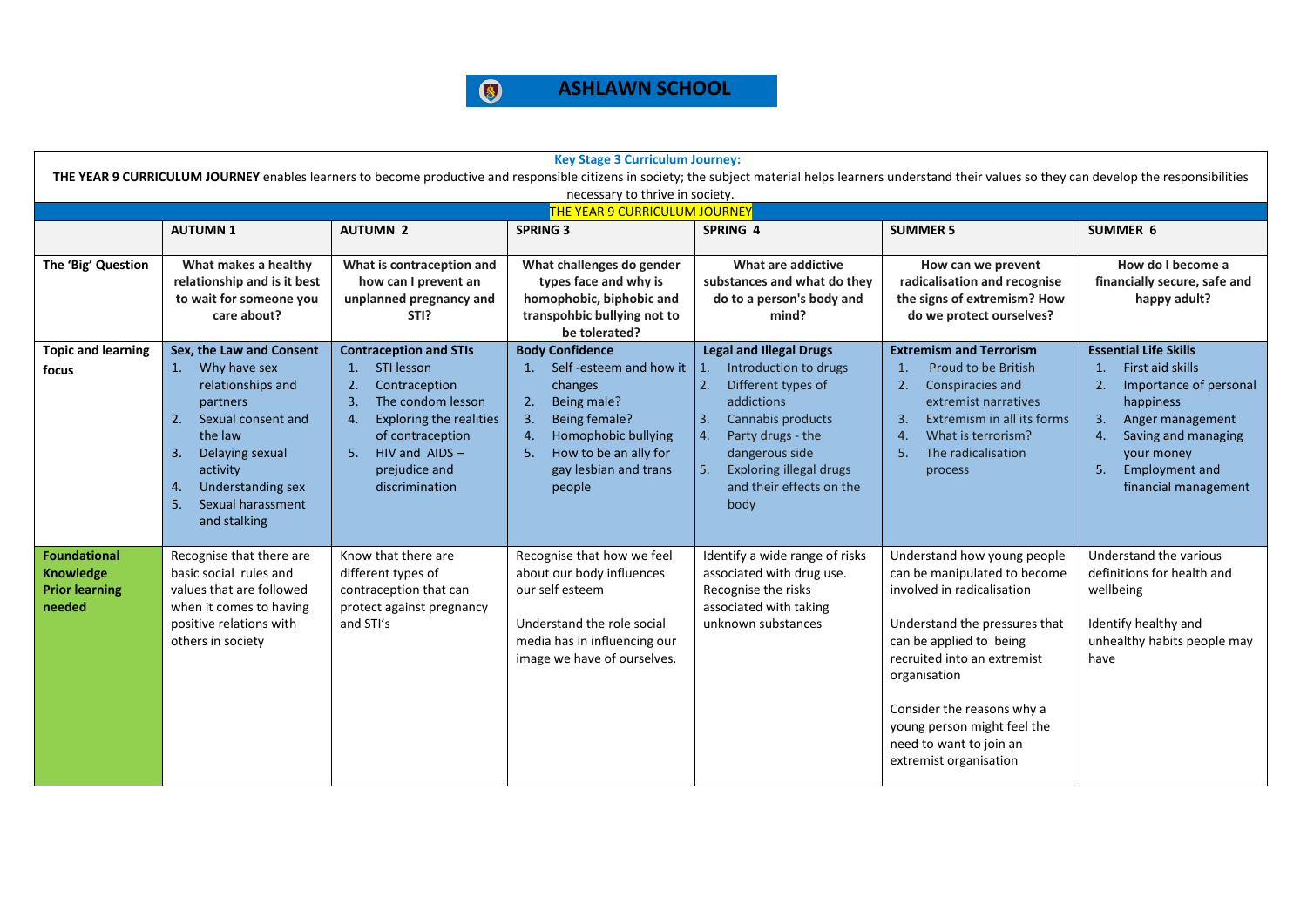| <b>Core Knowledge</b><br>and skills                    | Know how to understand<br>empathy and respect the<br>rights of others in<br>relationships                                                                                                                                        | Understand the importance<br>of using contraception to<br>protect themselves<br>Understand that there are<br>choices when it comes to<br>contraception                                                                 | Understand the need for<br>having a positive self-image<br>Need to work on ways to<br>encourage a positive self-<br>image for boys and girls                                                                                                    | Know some of the risks<br>associated with illegal drug<br>taking<br>Know some of the<br>consequences of drug<br>addiction                                                                              | Identify a range of factors that<br>may lead to someone being<br>influenced by an extremist<br>ideology.<br>Define terms like radicalisation<br>and extremism                                                                                                                          | Know a range of suggestions<br>to improve personal<br>wellbeing.<br>Can explain what mental<br>health is.<br>Know how to look after their<br>own mental health                     |
|--------------------------------------------------------|----------------------------------------------------------------------------------------------------------------------------------------------------------------------------------------------------------------------------------|------------------------------------------------------------------------------------------------------------------------------------------------------------------------------------------------------------------------|-------------------------------------------------------------------------------------------------------------------------------------------------------------------------------------------------------------------------------------------------|--------------------------------------------------------------------------------------------------------------------------------------------------------------------------------------------------------|----------------------------------------------------------------------------------------------------------------------------------------------------------------------------------------------------------------------------------------------------------------------------------------|------------------------------------------------------------------------------------------------------------------------------------------------------------------------------------|
| Developmental<br><b>Knowledge and</b><br><b>Skills</b> | Understand how people<br>might be manipulated or<br>exploited in relationships                                                                                                                                                   | Know how to look at the<br>advantages and<br>disadvantages for the<br>different types of<br>contraception available                                                                                                    | Explain how we feel about<br>ourselves can be influenced<br>by media and friends<br>Evaluate the way society has<br>dealt with topics like body<br>Image                                                                                        | Explain how young people<br>can be negatively influenced<br>by their peers over drug<br>taking.<br>Understand the impact of<br>drug taking on themselves<br>and their families                         | Explain the impact on the<br>family if a son/daughter were<br>recruited to an extremist/<br>terrorist organisation<br>Explain the influence of online<br>behaviour can impact on a<br>person's psychological<br>wellbeing (reference to<br>recruitment to a terrorist<br>organisation) | Explain the pressures that<br>social media places on body<br>image.<br>Know ways in which they can<br>raise their own sense of self-<br>esteem.                                    |
| <b>Complex</b><br><b>Knowledge</b>                     | Evaluate how individuals<br>can learn how to make<br>positive choices when<br>starting a physical and<br>emotional relationship<br>with another person                                                                           | Evaluate that making good<br>choices about<br>contraception can prevent<br>unplanned pregnancy.<br>Evaluate that positive<br>choices made with<br>contraception can prevent<br>unwanted STIs                           | Evaluate why some people<br>find body image more<br>challenging and looking at<br>ways to offer support<br>Explore ways to support<br>young people with<br>understanding how we see<br>body image and how it might<br>link to eating disorders. | Evaluate the choices that<br>individuals face in keeping<br>themselves safe from harm in<br>society.<br>Understand discernment<br>needed in social situations to<br>keep themselves and others<br>safe | Evaluate the dangers young<br>people face that could entrap<br>them to an extremist ideology.<br>Emotionally Vulnerable, easily<br>led, had negative domestic<br>experiences. Seeks affirmation<br>for themselves in ideals that<br>are unrealistic                                    | Evaluate the impact bullying<br>can have on the individual.<br>Evaluate the way we treat<br>people has consequences for<br>them and ourselves.                                     |
| Links with the<br><b>National</b><br>Curriculum        | Recognise different types<br>of physical contact;<br>understanding what is<br>acceptable and<br>unacceptable; strategies<br>to respond to unwanted<br>physical contact; seeking<br>and giving permission<br>consent in different | Know about the process of<br>reproduction and birth as<br>part of the human life<br>cycle: How babies are<br>conceived and born and<br>that there are ways to<br>prevent a baby being made.<br>Students understand how | learn about problem solving<br>strategies for dealing with<br>emotions, challenges and<br>change, in their lives<br>students learn about how<br>they understand personal<br>identity, what contributes to<br>who we are ethnicity, family,      | know about the new<br>opportunities and<br>responsibilities that<br>increasing independence<br>may bring<br>basic techniques for resisting<br>pressure to do something                                 | To recognise situations where<br>they are being adversely<br>influenced, or are at risk due to<br>being part of a particular group;<br>strategies to access appropriate<br>help<br>To have positive mental health.<br>To develop healthy interests to<br>improve your psychological    | recognise that people have<br>different attitudes towards<br>saving and spending money:<br>what influences people's<br>decisions; what makes<br>something good value for<br>money. |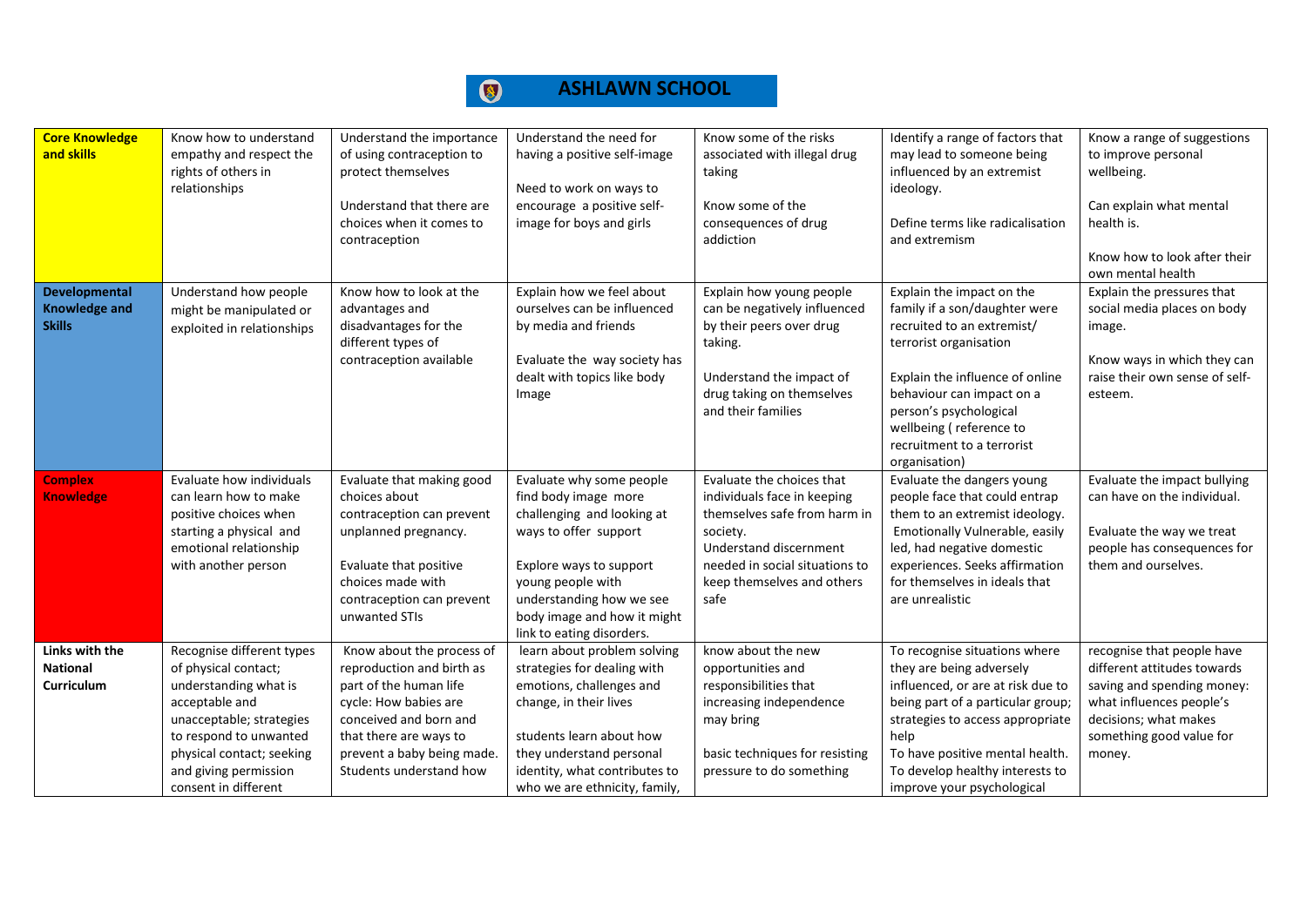| <b>Literacy (including</b> | situations; dangers of<br>keeping something secret<br>when this should be<br>shared with a responsible<br>adult.<br>How to recognise pressure<br>from others to do<br>something unsafe or that<br>makes them feel<br>uncomfortable and<br>strategies for managing<br>this.<br>Where to get advice and<br>report concerns if worried<br>about their own or<br>someone else's personal<br>safety.<br>Key Vocabulary and | babies need to be cared<br>for.<br>How to predict, assess and<br>manage risk in different<br>social situations.<br>How to recognise that if a<br>relationship is making them<br>feel unhappy or<br>uncomfortable or unsafe<br>then they know how to<br>seek help or advice<br>Key Vocabulary and | gender, faith culture likes and<br>dislikes<br>About how to manage<br>setbacks / perceived failures,<br>including how to reframe<br>unhelpful thinking<br>Key Vocabulary and                                                                                                | they don't want to do which<br>may make them feel unsafe<br>To recognise the importance<br>of self-respect and how this<br>can affect their thoughts and<br>feelings about themselves;<br>that everyone should feel<br>respected.<br>Strategies to improve or<br>support respectful<br>relationships. Why taking<br>unknown substances might<br>influence relationships in a<br>negative way.<br>Key Vocabulary and | wellbeing. To know where to<br>get support to be a productive<br>citizen<br>To be involved in the<br>community fundraising. To<br>work and pay tax and make<br>positive contributions to your<br>family and society at large.<br>To see the value in being a<br>productive citizen of the UK<br>Key vocabulary and definitions | To recognise that people<br>make spending decisions<br>based on priorities, needs<br>and wants. Different ways to<br>keep track of money.<br>About risks associated with<br>money (money can be won,<br>lost or stolen) and ways of<br>keeping it safe. Identify the<br>ways that money can impact<br>people's feelings and<br>emotions.<br>Key Vocabulary and |
|----------------------------|-----------------------------------------------------------------------------------------------------------------------------------------------------------------------------------------------------------------------------------------------------------------------------------------------------------------------------------------------------------------------------------------------------------------------|--------------------------------------------------------------------------------------------------------------------------------------------------------------------------------------------------------------------------------------------------------------------------------------------------|-----------------------------------------------------------------------------------------------------------------------------------------------------------------------------------------------------------------------------------------------------------------------------|---------------------------------------------------------------------------------------------------------------------------------------------------------------------------------------------------------------------------------------------------------------------------------------------------------------------------------------------------------------------------------------------------------------------|--------------------------------------------------------------------------------------------------------------------------------------------------------------------------------------------------------------------------------------------------------------------------------------------------------------------------------|----------------------------------------------------------------------------------------------------------------------------------------------------------------------------------------------------------------------------------------------------------------------------------------------------------------------------------------------------------------|
| reading)                   | definitions given.<br>Consent<br>statutory rape<br>abstinence<br>sexual abuse<br>sexual harassment                                                                                                                                                                                                                                                                                                                    | definitions given<br>Sexually Transmitted<br><b>Diseases</b><br>Contraception<br>Prejudice and<br>discrimination<br>HIV/AIDS                                                                                                                                                                     | definitions given.<br>self-esteem vulnerability<br>transgender, homophobia,<br>ally for trans and gay rights                                                                                                                                                                | definitions given on concepts<br>such as vulnerability and<br>exploitation<br>illegal drugs                                                                                                                                                                                                                                                                                                                         | given.<br>Extremist, Ideology<br>Exploitation<br>Vulnerable, Grooming<br>Recruitment, Terrorist<br>organisations                                                                                                                                                                                                               | definitions given.<br>self esteem<br>self confidence<br>self-fulfilment<br>self-aware<br>Financial management<br>Financial security<br>money management                                                                                                                                                                                                        |
| <b>Cultural Capital</b>    | Develop an understanding<br>that sexual relationships<br>are governed by the law.<br>Understand the idea that<br>consent is an important<br>issue that relates to the<br>age of consent                                                                                                                                                                                                                               | Develop an understanding<br>of the dangers of having<br>unprotected sex. Look at<br>ways to prevent an<br>unwanted pregnancy<br>Develop an awareness of<br>the prejudices associated<br>with the way people might<br>feel about HIV/ AIDS                                                        | Develop an understanding<br>that individuals can change<br>their gender from the one<br>assigned to them at birth.<br>Need to be sensitive to the<br>fact that this is a complex<br>issue that needs a sensitive<br>appreciation for cultural<br>differences and acceptance | Develop an understanding<br>that drug taking is part of a<br>young person's experience of<br>growing up.<br>Being aware of the dangers<br>and long term impact of<br>illegal drug taking in an<br>individual's life and that of<br>their family and friends                                                                                                                                                         | Develop an appreciation for<br>how British values impact<br>society in a positive way.<br>Understand that an unhealthy<br>negative attitude towards<br>society can lead to extremist<br>views.<br>Understand how groups might<br>appeal to young people to                                                                     | How to effectively budget,<br>including the benefits of<br>saving How to effectively<br>make financial decisions,<br>including recognising the<br>opportunities and challenges<br>involved in taking financial<br>risks.                                                                                                                                       |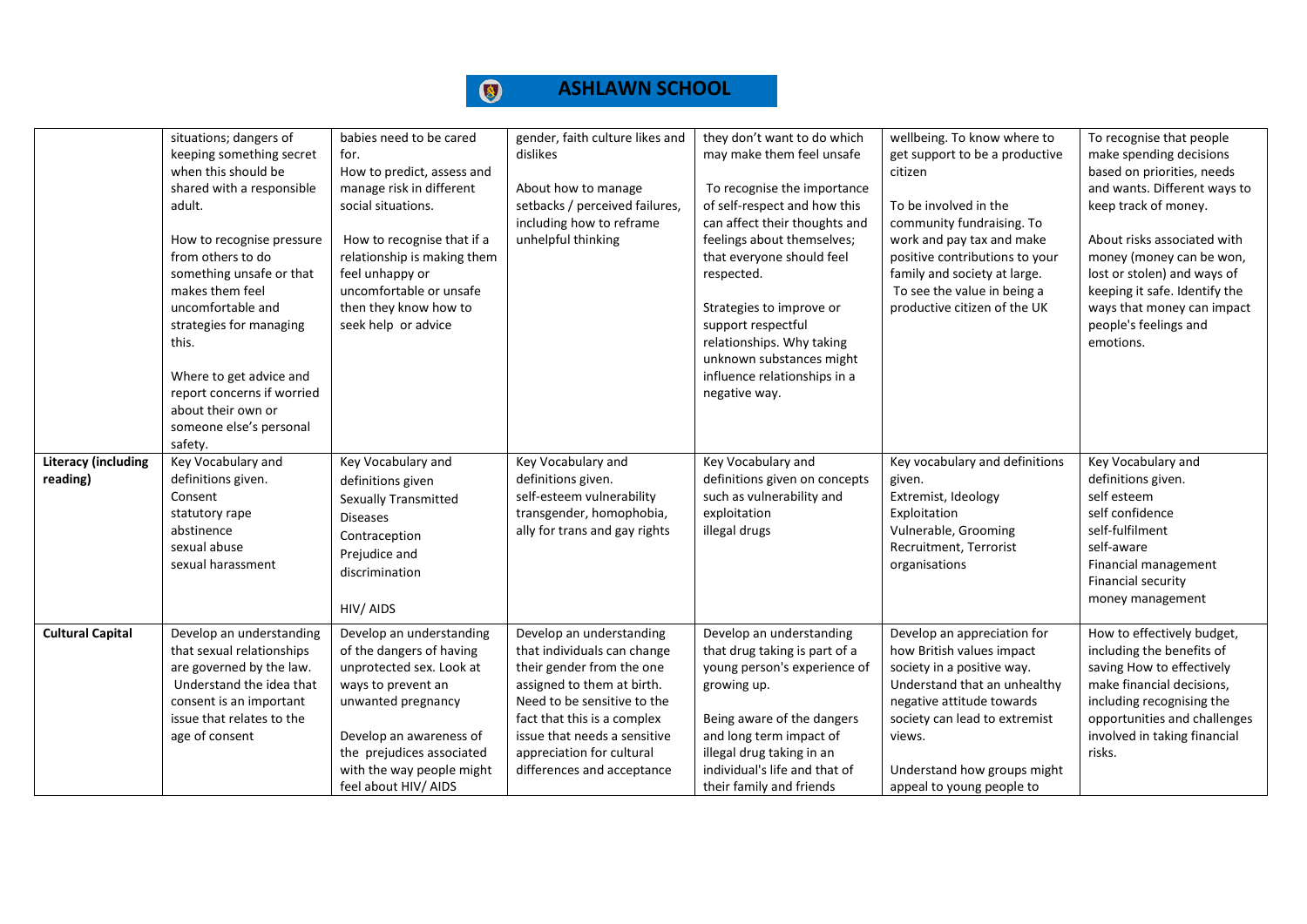

|                                                                   | Consideration of what<br>makes sexual harassment<br>and stalking a crime                                                                      |                                                                                                                                          |                                                                                                                                                      |                                                                                                                 | become influenced by their<br>strong ideologies                                                                                              | To recognise and manage the<br>range of influences on their<br>financial decisions<br>To access appropriate<br>support for financial decision<br>- making for concerns relating<br>to money, gambling and<br>consumer rights |
|-------------------------------------------------------------------|-----------------------------------------------------------------------------------------------------------------------------------------------|------------------------------------------------------------------------------------------------------------------------------------------|------------------------------------------------------------------------------------------------------------------------------------------------------|-----------------------------------------------------------------------------------------------------------------|----------------------------------------------------------------------------------------------------------------------------------------------|------------------------------------------------------------------------------------------------------------------------------------------------------------------------------------------------------------------------------|
| Social, Moral,<br>Spiritual and<br>Cultural<br><b>Development</b> | Students will explore what<br>a healthy relationship<br>looks like, feels like and<br>when to remove<br>themselves from that<br>relationship. | Students can empathise<br>with the long term effects<br>of STIs and living with AIDS.                                                    | Students are able to accept<br>and embrace the differences<br>of the human body and know<br>how to support others<br>struggling with their identity. | Students will appreciate the<br>effects of drugs on the body<br>and the long term<br>implications of addiction. | Students will understand how<br>society has responded to<br>terrorism and how the<br>'Prevent' strategy is there to<br>protect everyone.     | Students will be able to lead a<br>happy and fulfilled life with<br>the knowledge of how to look<br>after their money, health and<br>family.                                                                                 |
| <b>Fundamental</b><br><b>British Values</b>                       | Understand that<br>unhealthy relationships<br>should not be tolerated<br>and that every individual<br>should respect their body.              | Understand how to protect<br>themselves from<br>unplanned pregnancies and<br>to make informed decisions<br>about contraception.          | Understand how to show<br>respect to all members of<br>Ashlawn School and embrace<br>our diverse community.                                          | Understand the law<br>surrounding possession and<br>intent to supply when taking<br>drugs.                      | Understand the law in relation<br>to 'Acts of Terrorism'.<br>Understand the political views<br>that can cause conflict between<br>countries. | Understand employment<br>laws and how society can<br>support individuals through<br>the NHS and Social Services.                                                                                                             |
| Assessment                                                        | Communicate the term<br>'CONSENT' This could be a<br>picture, essay, leaflet,<br>poster, poem, song or?                                       | Ranking exercise - which<br>type of contraception is the<br>most effective and what<br>are the advantages and<br>disadvantages for each? | Write a proposal of how<br>Ashlawn can support the<br>LGBTQ+ community more<br>effectively.                                                          | Write a Mnemonic of the<br>words JUST SAY NO.                                                                   | Read a newspaper article and<br>answer the key points.                                                                                       | Create a leaflet on how to<br>manage your money<br>effectively.                                                                                                                                                              |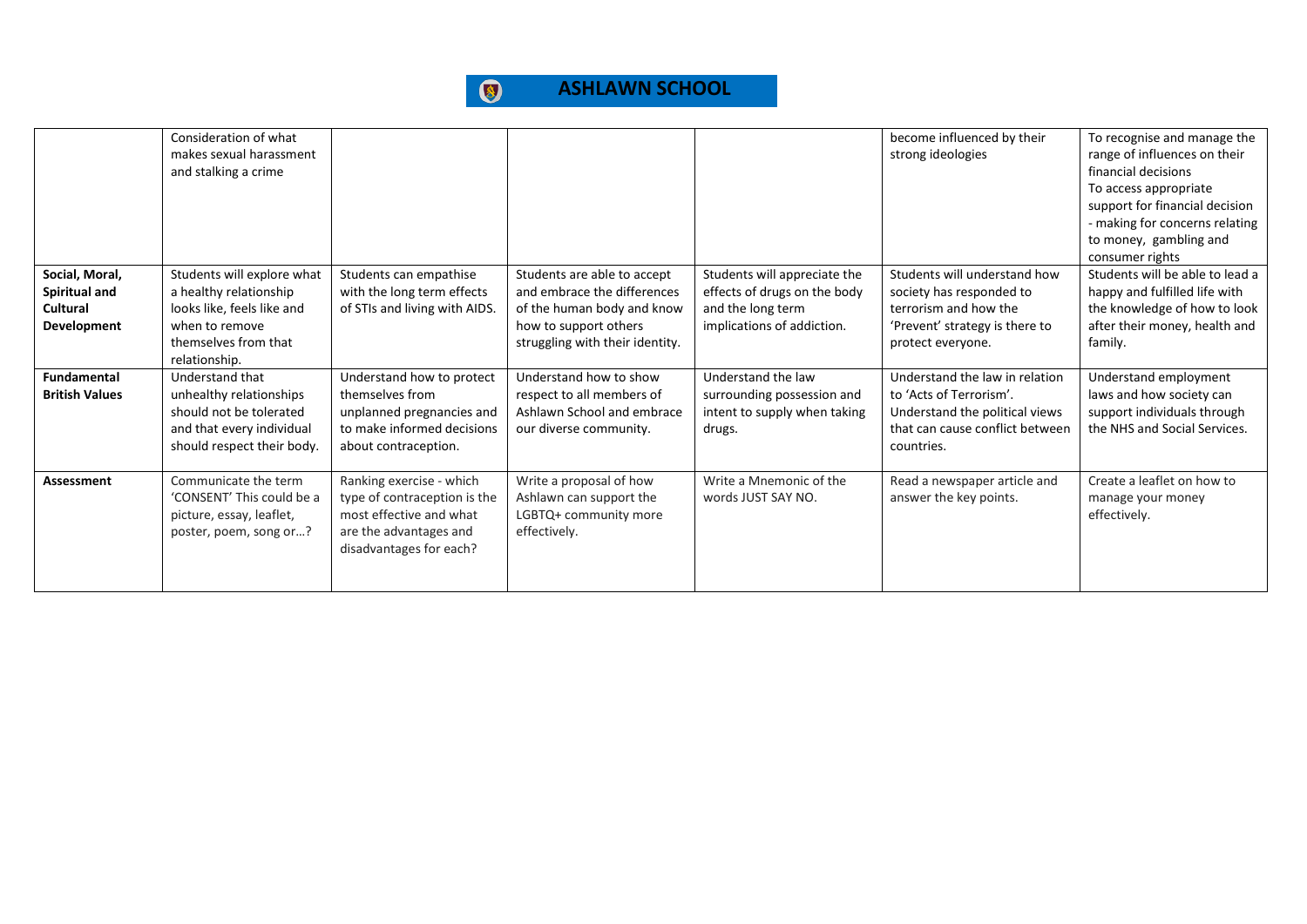

| <b>Key Stage 3 Curriculum Journey:</b>                                                                                                                                                                         |                                                                                                                                                                                           |                                                                                                                                                                                                                                      |                                                                                                                                                                                                                                                                  |                                                                                                                                                                                                                                         |                                                                                                                                                                                                                               |                                                                                                                                          |  |  |  |
|----------------------------------------------------------------------------------------------------------------------------------------------------------------------------------------------------------------|-------------------------------------------------------------------------------------------------------------------------------------------------------------------------------------------|--------------------------------------------------------------------------------------------------------------------------------------------------------------------------------------------------------------------------------------|------------------------------------------------------------------------------------------------------------------------------------------------------------------------------------------------------------------------------------------------------------------|-----------------------------------------------------------------------------------------------------------------------------------------------------------------------------------------------------------------------------------------|-------------------------------------------------------------------------------------------------------------------------------------------------------------------------------------------------------------------------------|------------------------------------------------------------------------------------------------------------------------------------------|--|--|--|
| THE YEAR 10 CURRICULUM JOURNEY enables learners to become productive and responsible citizens in society; the subject material helps learners understand their values so they can develop the responsibilities |                                                                                                                                                                                           |                                                                                                                                                                                                                                      |                                                                                                                                                                                                                                                                  |                                                                                                                                                                                                                                         |                                                                                                                                                                                                                               |                                                                                                                                          |  |  |  |
| necessary to thrive in society.<br>THE YEAR 10 CURRICULUM JOURNEY                                                                                                                                              |                                                                                                                                                                                           |                                                                                                                                                                                                                                      |                                                                                                                                                                                                                                                                  |                                                                                                                                                                                                                                         |                                                                                                                                                                                                                               |                                                                                                                                          |  |  |  |
| <b>AUTUMN 2</b><br>SPRING 4<br><b>SUMMER 5</b><br><b>AUTUMN1</b><br><b>SPRING 3</b><br><b>SUMMER 6</b>                                                                                                         |                                                                                                                                                                                           |                                                                                                                                                                                                                                      |                                                                                                                                                                                                                                                                  |                                                                                                                                                                                                                                         |                                                                                                                                                                                                                               |                                                                                                                                          |  |  |  |
| The 'Big' Question                                                                                                                                                                                             | <b>British Values - How are</b><br>they enforced in the UK?                                                                                                                               | <b>What is Generation Z and</b><br>what challenges do they<br>face?                                                                                                                                                                  | What is domestic violence/<br>coercive control and how can<br>you protect yourself from an<br>abusive relationship?                                                                                                                                              | How does culture and<br>religion affect the safety of<br>our future?                                                                                                                                                                    | What is our responsibility in<br>supporting other countries?                                                                                                                                                                  | How does politics affect me<br>and how can I have my voice<br>heard?                                                                     |  |  |  |
| <b>Topic and learning</b><br>focus                                                                                                                                                                             | <b>Exploring British Values</b><br><b>Exploring Britishness</b><br>and British Values<br>What are Human<br>$\bullet$<br>Rights?<br><b>Consumer Rights and</b><br><b>Employment rights</b> | <b>Rights and</b><br><b>Responsibilities/Careers</b><br>Critical thinking and<br>$\bullet$<br>fake news<br>The instagram<br>$\bullet$<br>generation and<br>targeted advertising<br>Thinking ahead of<br>what your post 16<br>choices | <b>Exploring Relationships and</b><br><b>Sex Education</b><br>Sexting<br>$\bullet$<br>Inappropriate images<br>and the law<br><b>Domestic Sexual violence</b><br>and rape                                                                                         | <b>Violence, Crime and Seeking</b><br>safety<br><b>Honour based</b><br>violence/Forced<br>marriage<br><b>Modern Slavery</b><br>$\bullet$<br>Online gambling<br>$\bullet$                                                                | <b>Exploring world Issues</b><br>International<br>$\bullet$<br><b>Organisations</b><br>Aid to other Countries<br>Peace war and conflict                                                                                       | <b>Politics Parliament and Me</b><br>Why is Politics important<br>How is our country run?<br>Who is the Prime<br>Minister?               |  |  |  |
| <b>Foundational</b><br><b>Knowledge</b><br><b>Prior learning</b><br>needed                                                                                                                                     | Recognise that there are<br>basic rules and values that<br>we as a society have to<br>follow for the Benefit of<br>all concerned                                                          | Know the key skills needed<br>to be able to discern fake<br>news<br>Recognise the way young<br>people are targeted in<br>advertising<br>Aware of the social impact<br>of social media and<br>instagram for the Z<br>generation       | Recognise the impact that<br>sexting and the use of<br>inappropriate images can<br>have on an individual's sense<br>of self worth<br>Recognise that everyone has<br>a moral responsibility to<br>understand what contributes<br>to domestic violence and<br>rape | Identify a wide range of<br>issues associated with honour<br>based violence and forced<br>marriages<br>Recognise the cultural clashes<br>that may occur when religion<br>and culture are in opposition<br>to fundamental British values | Understand the role of<br>international organisations and<br>the role they play in<br>international diplomacy in the<br>world (The United Nations)                                                                            | Understand the various<br>definitions for understanding<br>how our country is run<br>Identify some of the key<br>concepts like democracy |  |  |  |
| <b>Core Knowledge</b><br>and skills                                                                                                                                                                            | Know how to respect the<br>rights of others and to<br>celebrate the differences<br>Understand what being a<br>British citizen means                                                       | Understand the importance<br>of positive wellbeing is and<br>how to help others<br>Understand that the<br>choices that are made in<br>life can influence their<br>future.                                                            | Understand the need for<br>good moral values be aware<br>of what the law says with<br>regard to receiving and<br>sending of inappropriate<br>images<br>Understand that the<br>possession of inappropriate                                                        | Know some of the risks<br>individuals may face<br>associated with modern<br>slavery<br>Know some of the ways<br>individuals may be exploited<br>in the work place since Brexit                                                          | Identify a range of factors that<br>may lead to conflict developing<br>between countries<br>Define terms like<br>peacekeeping, NATO, the role<br>of the United Nations and the<br>international convention of<br>human rights | Know and understand the<br>way the UK parliament is run.<br>Understand the role of<br>political parties                                  |  |  |  |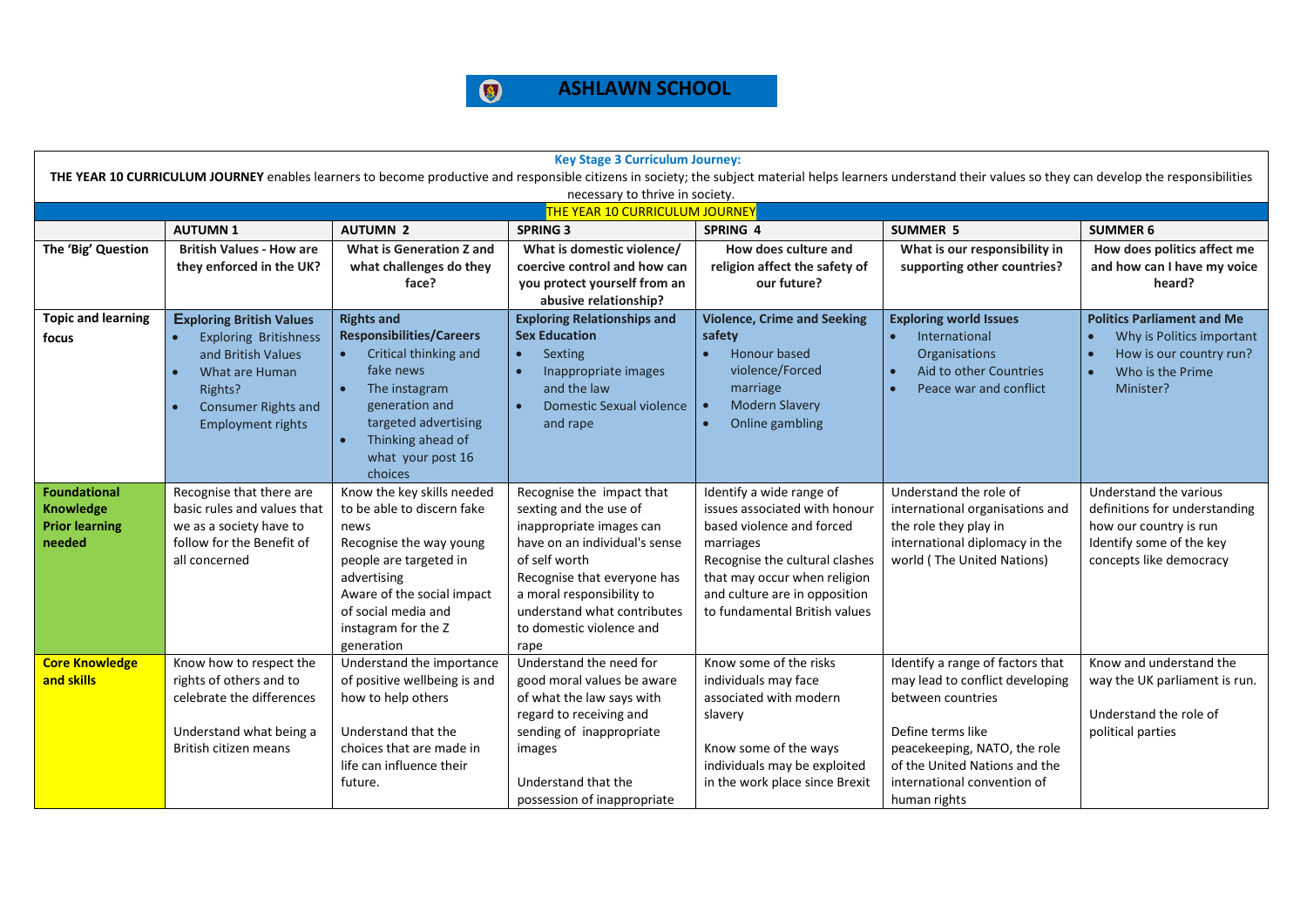| <b>Developmental</b><br><b>Knowledge and</b><br><b>Skills</b> | Understand how people<br>are influenced in society<br>and how actions influence<br>others positively and<br>negatively                                                                                                                                                                                                                                                                                                            | Know the various<br>opportunities that exist for<br>post 16 choices after school<br>Know how to be an active<br>positive member of the<br>community<br>Know about the challenges<br>that change of<br>circumstances and<br>opportunity brings in life                                                                                                                                          | images will be against the law<br>and can incur a prison<br>sentence<br>Beware of the impact of<br>adverse childhood<br>experiences on a young<br>person's development                                                                               | Explain how young people<br>can be negatively influenced<br>by online gambling and by<br>improper internet usage and<br>the serious consequences for<br>the individual of breaking the<br>law                                                                                              | Explain a range of issues that<br>affect world peace, economic,<br>social cultural religions ethnic<br>and nationals.<br>Explain how these things can<br>impact on world affairs (The<br>price of food gas oil and<br>electricity)                                                      | Explain the role the<br>government has in<br>influencing the price of food,<br>the levels of employment and<br>other opportunities for social<br>advancement                                                                                                                                                                                                                 |
|---------------------------------------------------------------|-----------------------------------------------------------------------------------------------------------------------------------------------------------------------------------------------------------------------------------------------------------------------------------------------------------------------------------------------------------------------------------------------------------------------------------|------------------------------------------------------------------------------------------------------------------------------------------------------------------------------------------------------------------------------------------------------------------------------------------------------------------------------------------------------------------------------------------------|------------------------------------------------------------------------------------------------------------------------------------------------------------------------------------------------------------------------------------------------------|--------------------------------------------------------------------------------------------------------------------------------------------------------------------------------------------------------------------------------------------------------------------------------------------|-----------------------------------------------------------------------------------------------------------------------------------------------------------------------------------------------------------------------------------------------------------------------------------------|------------------------------------------------------------------------------------------------------------------------------------------------------------------------------------------------------------------------------------------------------------------------------------------------------------------------------------------------------------------------------|
| <b>Complex</b><br><b>Knowledge</b>                            | Draw conclusions and<br>explore the wider issues<br>about behaviour and have<br>made exceptional<br>progress in vocabulary<br>and evaluate what values<br>can contribute to being a<br>productive member of<br>society<br>Can explain how society is<br>influenced by immigration<br>and refugees<br>Can explain the positive<br>influences that make up<br>the diverse nature of UK<br>citizenship in a<br>multicultural society | Evaluate that making bad<br>choices can be changed and<br>that a person can change<br>their attitude to life and<br>take constructive steps<br>towards success by<br>reflecting on their attitude<br>towards others and how we<br>treat them.<br>Appreciate that core British<br>values can support<br>individuals to take their<br>rightful place in society and<br>allow for social mobility | Evaluate why some people<br>find life more challenging<br>growing up.<br>Explore ways to support<br>young people with their<br>development in<br>understanding their complex<br>emotions as they grow up to<br>be positive members of the<br>society | Evaluate the choices that<br>individuals face in keeping<br>themselves safe from harm in<br>society.<br>Discuss cultural expectations,<br>morality, and following the<br>law.<br>Understand the negative<br>social impact online gambling<br>can have on individuals and<br>their families | Evaluate the impact a conflict<br>abroad can have on our society<br>looking at moral duty of care,<br>financial global impact of the<br>war on prices of commodities<br>like gas and electricity in the UK<br>Discussion of the increased<br>price of the cost of living on<br>families | Evaluate the impact a<br>government can have over<br>terms of office on the<br>standard of living, the levels<br>of educational opportunities,<br>the levels of social care,<br>amount spent on defence,<br>culture, housing and mental<br>health services<br>Understand the impact of<br>rising prices and the cost of<br>borrowing and inflation in<br>individuals' lives. |
| Links with the<br><b>National</b><br>Curriculum               | Understand the<br>importance of human<br>rights.<br>Understand about the<br>issues that affect                                                                                                                                                                                                                                                                                                                                    | Recognise ways in which<br>the internet and social<br>media can be used both<br>positively and negatively.<br>How to assess the reliability<br>of sources of information                                                                                                                                                                                                                       | To understand the potential<br>impact of the portrayal of sex<br>in pornography and other<br>media, including on sexual<br>attitudes, expectations and<br>behaviours.                                                                                | To know the importance of<br>stable positive committed<br>relationships, including the<br>rights and protections<br>provided with legally<br>recognised marriages and<br>civil partnerships and the                                                                                        | Have a growing awareness of<br>the UK's role in international<br>relations.<br>Know the positive role<br>International organisations                                                                                                                                                    | Understand that the UK is a<br>democracy with an elected<br>government. Understand that<br>a member of parliament is<br>elected to represent the<br>people.                                                                                                                                                                                                                  |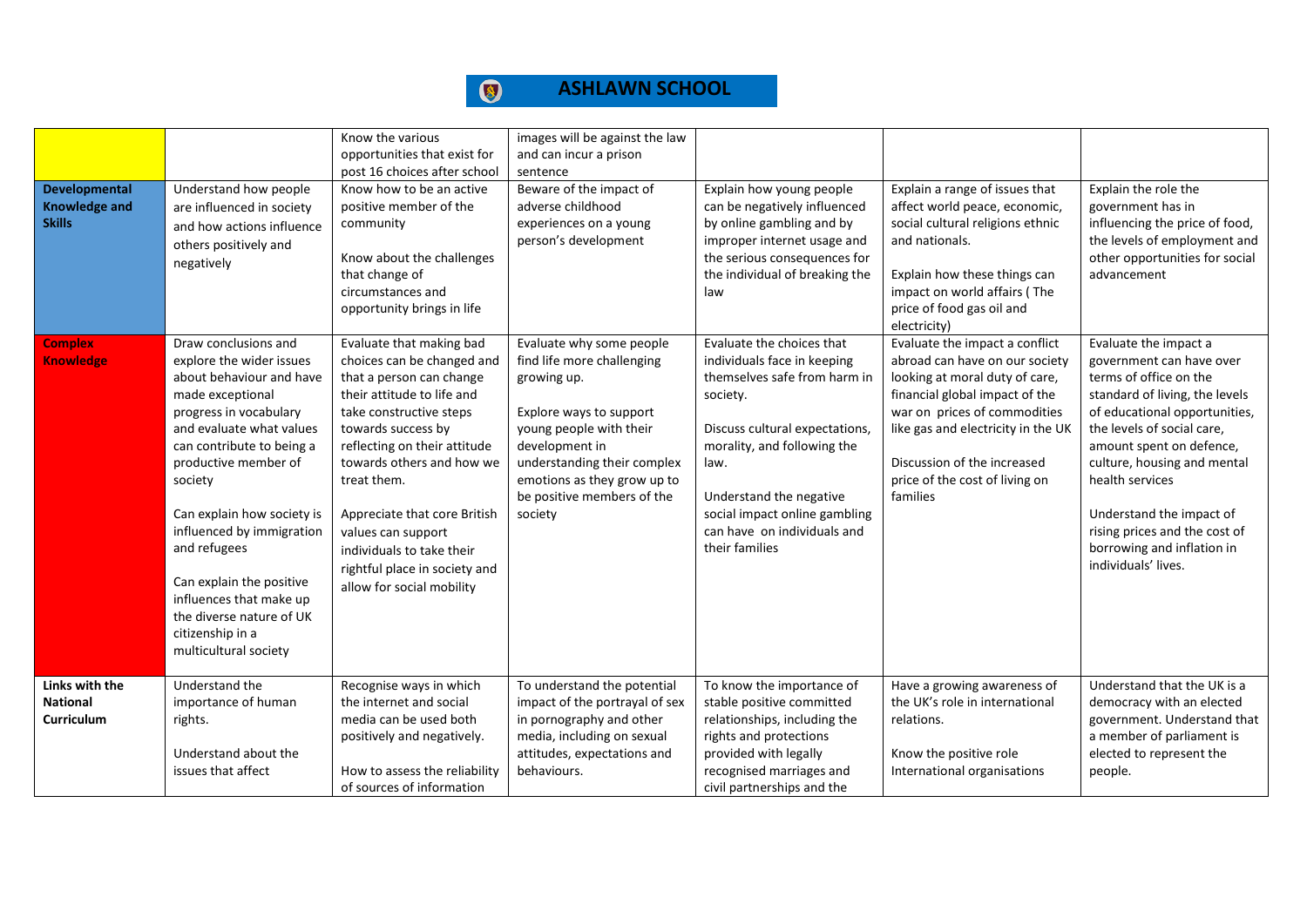|                                                                   | discussion of Britishness<br>in society<br>Understand that being a<br>citizen of the UK we are<br>affected by prejudice, the<br>need to recognise<br>behaviours/actions which<br>discriminate against<br>others: ways of<br>responding to it if<br>witnessed or experienced | online: and how to make<br>safe, reliable choices from<br>search results. Understand<br>how information on the<br>internet is ranked                                       | To recognise, clarify and if<br>necessary challenge their<br>own values and understand<br>how their values influence<br>their decisions, goals and<br>behaviours.<br>Understand a variety of faith<br>and cultural practices and<br>beliefs concerning<br>relationships and sexual<br>activity; to respect the role<br>these might play in<br>relationship values. | legal statues of other long<br>term relationships.<br>Know about the challenges<br>associated with getting help<br>in domestic abuse situations<br>of all kinds; the importance of<br>doing so; sources of<br>appropriate advice and<br>support and how to access<br>them<br>The law relating to honour<br>based violence and forced<br>marriage: the consequences<br>for individuals and the wider<br>society and ways to access<br>support | have in supporting<br>communities that are struggling<br>An awareness of the role of<br>charities have in providing AID<br>to other countries<br>Understand that peace and<br>conflict can be influenced by<br>global economies. | Understand the privilege to<br>be able to vote know that<br>politics influence every<br>aspect of our lives from law<br>making to the prices we pay<br>and what opportunities exist<br>for education employment<br>and social care |
|-------------------------------------------------------------------|-----------------------------------------------------------------------------------------------------------------------------------------------------------------------------------------------------------------------------------------------------------------------------|----------------------------------------------------------------------------------------------------------------------------------------------------------------------------|--------------------------------------------------------------------------------------------------------------------------------------------------------------------------------------------------------------------------------------------------------------------------------------------------------------------------------------------------------------------|----------------------------------------------------------------------------------------------------------------------------------------------------------------------------------------------------------------------------------------------------------------------------------------------------------------------------------------------------------------------------------------------------------------------------------------------|----------------------------------------------------------------------------------------------------------------------------------------------------------------------------------------------------------------------------------|------------------------------------------------------------------------------------------------------------------------------------------------------------------------------------------------------------------------------------|
| <b>Literacy (including</b><br>reading)                            | Key vocabulary and<br>definition given<br>Give a definition of<br>human rights,<br>consumer rights<br>employment rights                                                                                                                                                     | Key vocabulary and<br>definitions given.<br>How to explain transition<br>from childhood to<br>adulthood and the<br>responsibilities we have as<br>productive citizens      | Key vocabulary and<br>definitions given.<br>Sexting, upskirting,<br>inappropriate images,<br>illegal images, statutory rape,<br>consent                                                                                                                                                                                                                            | Key vocabulary and<br>definitions given on concepts<br>such as vulnerability and<br>exploitation<br>Honour based violence<br>Modern slavery<br>Gamblers anonymous                                                                                                                                                                                                                                                                            | Key vocabulary and definitions<br>given.<br>Conflict not war, economic<br>sanctions, weapons of mass<br>destruction, chemical warfare,<br>war crimes, the Geneva<br>Convention, the Convention of<br>Human Rights                | Key vocabulary and<br>definitions given.<br>Parliament, democracy<br>Member of Parliament,<br>election, constituency,<br>political party, left wing<br>right wing, Prime Minister                                                  |
| <b>Cultural Capital</b>                                           | Develop an appreciation<br>of what makes us British?<br>Understand our basic<br>human rights and how we<br>can challenge these in<br>difficult situations.                                                                                                                  | Develop an understanding<br>of what's real and what is<br>fake.<br>Understand the<br>opportunities that are<br>available to them when<br>they are successful at<br>school. | Be aware of the effects and<br>consequences of coercive<br>behaviour in society.<br>Develop an awareness of how<br>and when to report sexual<br>harassment and violence.                                                                                                                                                                                           | Understand that modern<br>slavery happens in the UK.<br>Be aware of the long term<br>effects of online gambling<br>and how individuals can be<br>supported with addition.                                                                                                                                                                                                                                                                    | Develop an understanding that<br>war and conflict can impact on<br>our physical and mental health.<br>Be aware of what is happening<br>in the news surrounding war<br>and conflict.                                              | Understand how politics can<br>affect the daily condition of<br>society and how it can<br>transform and improve<br>outcomes.                                                                                                       |
| Social, Moral,<br><b>Spiritual and</b><br>Cultural<br>Development | Students will be able to<br>celebrate their British<br>culture while embracing<br>the fact that the UK is<br>now a multicultural<br>society.                                                                                                                                | Students will embrace<br>social media in a positive<br>and productive way whilst<br>accepting that not all users<br>will do the same.                                      | Students will be able to<br>empathise how coercive<br>behaviour could make them<br>feel.                                                                                                                                                                                                                                                                           | Students will be able to<br>recognise the signs of<br>modern slavery and know<br>how to report it.                                                                                                                                                                                                                                                                                                                                           | Students will be able to<br>empathise with how<br>communities cope in war and<br>conflict.                                                                                                                                       | Students will understand the<br>importance of watching the<br>news and the impact it can<br>have on their wider<br>knowledge.                                                                                                      |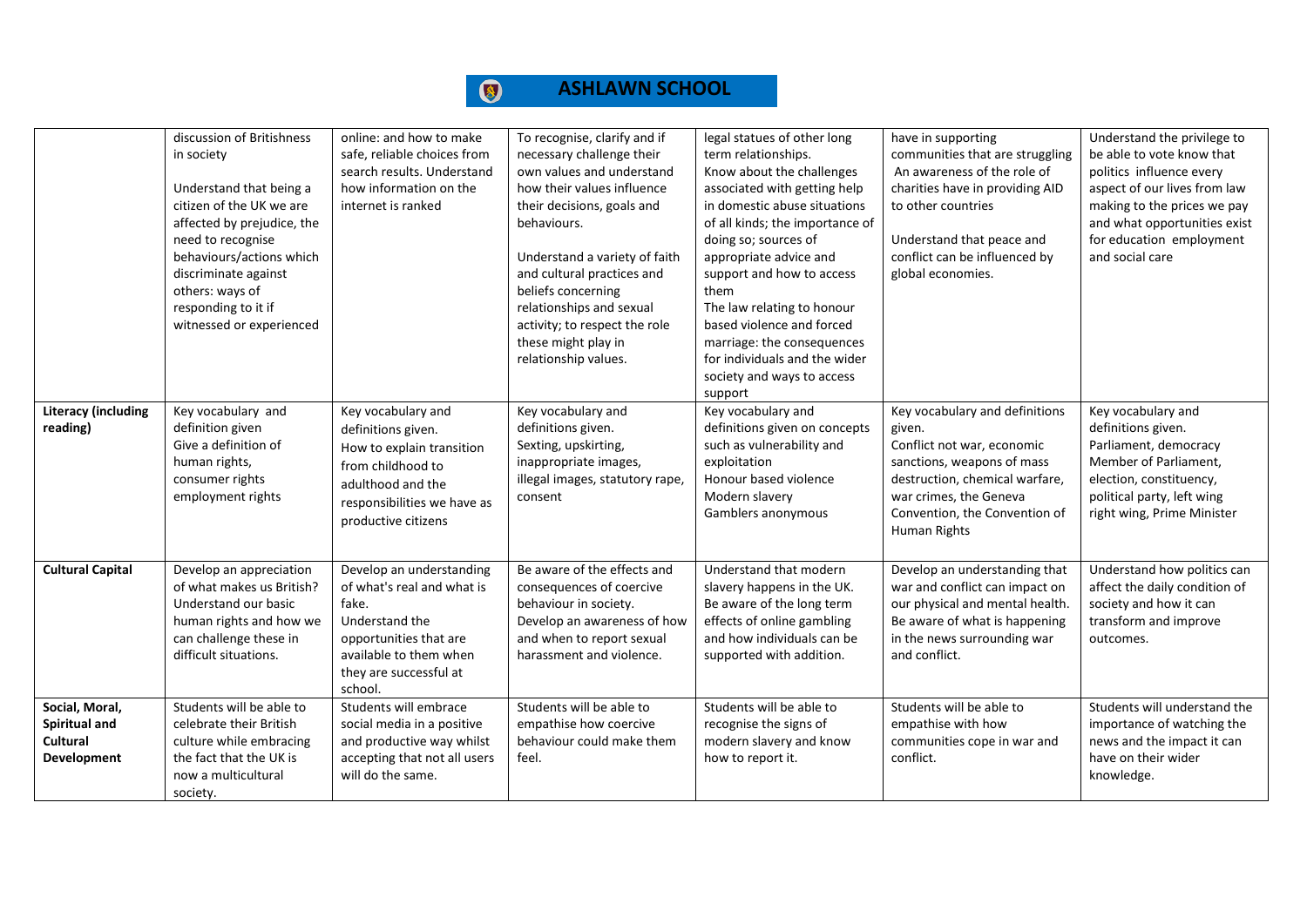|                                             |                                                                         |                                                                                                                                                                                       |                                                                                                                                       | Students will be able to<br>identify what 'gambling'<br>might look like in society.<br>This may include electronic<br>gaming machines, scratch<br>cards, instant lotteries, horse<br>betting, poker or other card<br>games.                                             | Students will explore how<br>poverty can be a result of such<br>atrocities.                                                                       |                                                                                                                    |
|---------------------------------------------|-------------------------------------------------------------------------|---------------------------------------------------------------------------------------------------------------------------------------------------------------------------------------|---------------------------------------------------------------------------------------------------------------------------------------|-------------------------------------------------------------------------------------------------------------------------------------------------------------------------------------------------------------------------------------------------------------------------|---------------------------------------------------------------------------------------------------------------------------------------------------|--------------------------------------------------------------------------------------------------------------------|
| <b>Fundamental</b><br><b>British Values</b> | Understand the law in<br>relation to consumer and<br>employment rights. | Understand the law in<br>relation to hate crime,<br>modern slavery, extreme<br>pornography, sexting,<br>revenge porn, harassment,<br>cyber stalking and the sale<br>of illegal goods. | Understand the law in<br>relation to sexual harassment<br>and violence and the<br>preventative measures which<br>can be put in place. | Understand the laws around<br>modern slavery and honour<br>based violence.<br>Understand the laws around<br>gambling and the age<br>restrictions. Know that<br>individuals have the freedom<br>to partake in gambling as part<br>of a normal adult leisure<br>activity. | Understand what NATO is and<br>its role in conflict.<br>Be respectful of individual<br>liberty and consider how this<br>may be resolved amicably. | Understand that politics are<br>at the heart of British Values<br>and this will be reflected in<br>modern Britain. |
| Assessment                                  | Create a new image for a<br>British Values Hand.                        | Group presentation<br>'What is generation Z?'                                                                                                                                         | Produce a poster on the<br>dangers of sexting.                                                                                        | Watch a film about modern<br>slavery and write a response<br>to how we can educate<br>young people of the dangers.                                                                                                                                                      | Produce a fact sheet on a<br>charity that supports deprived<br>countries.                                                                         | Write a manifesto of what<br>you would do if you became<br>prime minister?                                         |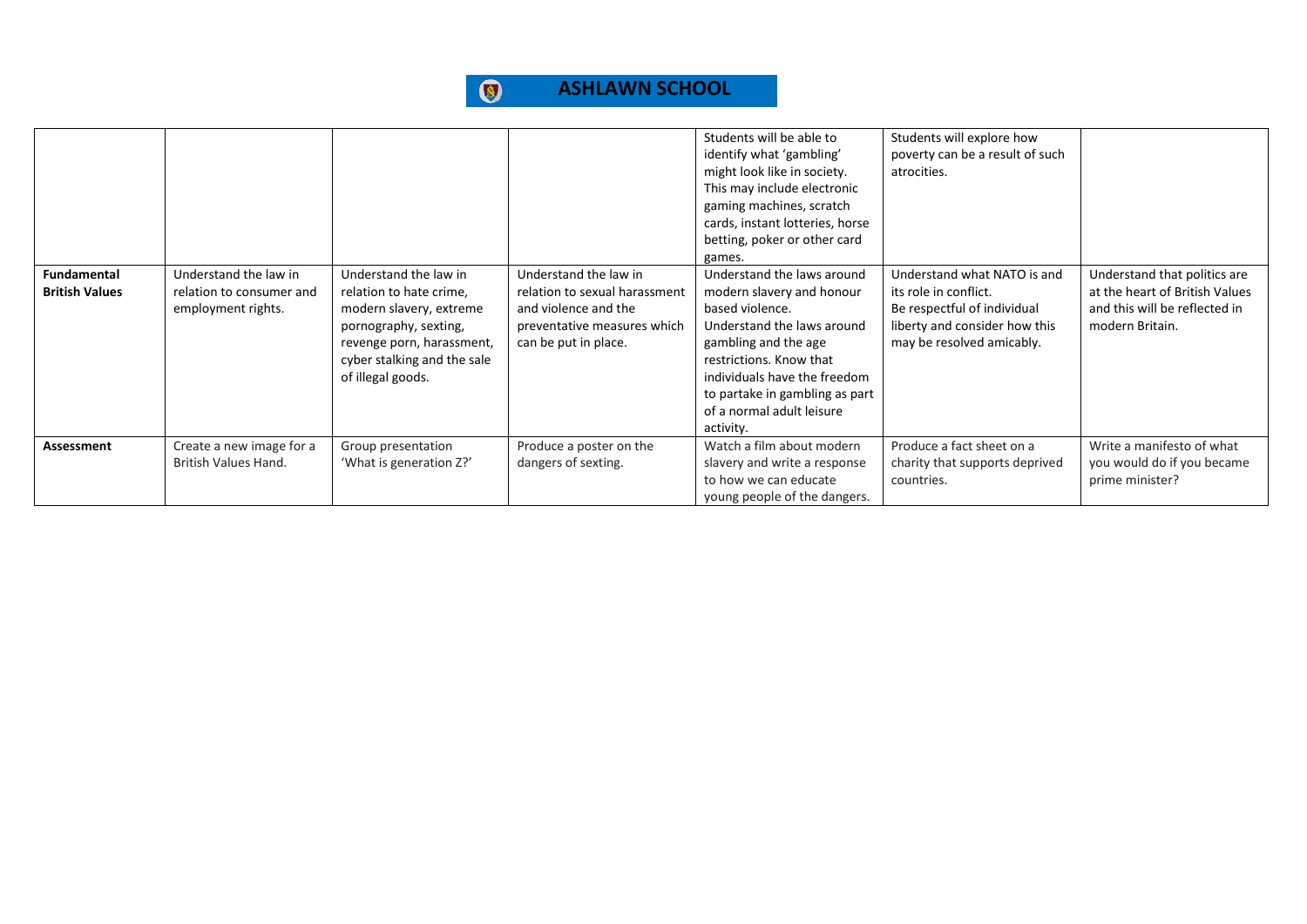

| <b>Key Stage 4 Curriculum Journey:</b>                                                                                                                                                                         |                                                                                                                                                                                                               |                                                                                                                                                                               |                                                                                                                                                                                                                                       |                                                                                                                                                                                                                                                                              |                                                                                                                                                                                                                                 |                   |  |  |  |
|----------------------------------------------------------------------------------------------------------------------------------------------------------------------------------------------------------------|---------------------------------------------------------------------------------------------------------------------------------------------------------------------------------------------------------------|-------------------------------------------------------------------------------------------------------------------------------------------------------------------------------|---------------------------------------------------------------------------------------------------------------------------------------------------------------------------------------------------------------------------------------|------------------------------------------------------------------------------------------------------------------------------------------------------------------------------------------------------------------------------------------------------------------------------|---------------------------------------------------------------------------------------------------------------------------------------------------------------------------------------------------------------------------------|-------------------|--|--|--|
| THE YEAR 11 CURRICULUM JOURNEY enables learners to become productive and responsible citizens in society; the subject material helps learners understand their values so they can develop the responsibilities |                                                                                                                                                                                                               |                                                                                                                                                                               |                                                                                                                                                                                                                                       |                                                                                                                                                                                                                                                                              |                                                                                                                                                                                                                                 |                   |  |  |  |
| necessary to thrive in society.<br>THE YEAR 11 CURRICULUM JOURNEY                                                                                                                                              |                                                                                                                                                                                                               |                                                                                                                                                                               |                                                                                                                                                                                                                                       |                                                                                                                                                                                                                                                                              |                                                                                                                                                                                                                                 |                   |  |  |  |
|                                                                                                                                                                                                                | <b>AUTUMN1</b>                                                                                                                                                                                                | <b>AUTUMN 2</b>                                                                                                                                                               | SPRING 3                                                                                                                                                                                                                              | <b>SPRING 4</b>                                                                                                                                                                                                                                                              | <b>SUMMER 5</b>                                                                                                                                                                                                                 | <b>SUMMER 6</b>   |  |  |  |
| <b>The Big Question</b>                                                                                                                                                                                        | How do I thrive in Year 11<br>and achieve my goals?                                                                                                                                                           | How do I stay fit and well<br>in adulthood and become<br>the best parent?                                                                                                     | How do I have fun and stay<br>safe when celebrating with<br>friends?                                                                                                                                                                  | What alternative therapies<br>can I use and what can they<br>do to improve my general<br>health?                                                                                                                                                                             | How do I prepare for a<br>financially stable life?                                                                                                                                                                              | <b>Exam Leave</b> |  |  |  |
| <b>Topic and learning</b><br>focus                                                                                                                                                                             | Your future and beyond<br>Time management<br>$\bullet$<br>and dealing with<br>exam stress and<br>anxiety<br>Writing a personal<br>$\bullet$<br>statement<br>Writing a CV<br>$\bullet$                         | <b>Sexual Health</b><br>Fertility and<br>$\bullet$<br>menopause<br>How to check for lumps<br>$\bullet$<br>and bumps<br>Childbirth<br>$\bullet$                                | <b>Staying Safe/ Drugs/ Drink/</b><br><b>Personal safety</b><br>New psychoactive drugs<br>Drug taking at festivals<br>and raves<br>First Aid response for<br>drink and drugs.                                                         | <b>Adult Health and Looking</b><br><b>After yourself</b><br>Organ donation and<br>donating blood<br>$\bullet$<br>Alternative medicines -<br>acupuncture, hopi ear<br>candles, reflexology, reki<br>Your oral hygiene/<br>eyesight/ keeping fit<br>(BMR)                      | <b>Financial Literacy</b><br><b>Budgeting money stress</b><br>and pressures, credit and<br>debit<br>Renting a house/ buying it<br>Exploring a pay check and<br>personal banking                                                 | <b>Exam Leave</b> |  |  |  |
| <b>Foundational</b><br><b>Knowledge</b><br><b>Prior learning</b><br>needed                                                                                                                                     | Recognise that time<br>management is an<br>essential part of personal<br>responsibility<br>Recognise that dealing<br>with stress is an essential<br>like skill that is an<br>important interpersonal<br>skill | Know that there are factors<br>that can influence fertility<br>The importance of a<br>healthy eating and lifestyle<br>The impact of smoking and<br>illegal drugs on fertility | Consider the reasons why<br>someone might take drugs:<br>depression, unhappy, social<br>problems, peer pressure,<br>bereavement, adverse<br>childhood experiences,<br>coercion, to get high, to<br>numb their negative<br>experiences | To make informed lifestyle<br>choices regarding sleep, diet<br>and exercise<br>The benefits of being able to<br>identify, evaluate and<br>independently access<br>reliable sources of<br>information, advice and<br>support for all aspects of<br>physical and mental health | To understand that people<br>make different choices about<br>how to save and spend money<br>about the difference between<br>needs and wants: that<br>sometimes people may not<br>always be able to have the<br>things they want | <b>Exam Leave</b> |  |  |  |
| <b>Core Knowledge</b><br>and skills                                                                                                                                                                            | Know how to make the<br>most of your abilities in a<br><b>CV</b><br>Time management,<br>Working in a team,<br>problem solving                                                                                 | How to identify testicular<br>and breast cancer<br>Understand the need to go<br>to a doctor if anything<br>untoward is discovered                                             | Know some of the drugs that<br>are taken by young people<br>and what their classification<br>is.<br>Know what the legal<br>punishment is for dealing in<br>them or possession                                                         | Know the legal situation<br>regarding organ donation<br>Know the pros and cons of<br>using alternative medicines<br>and how these might benefit<br>individuals in recovery from<br>illness                                                                                   | Know that their money needs<br>to be looked after, and that<br>there are different ways of<br>doing this<br>Know about the different ways<br>to pay for things and the<br>choices people have about this                        | <b>Exam Leave</b> |  |  |  |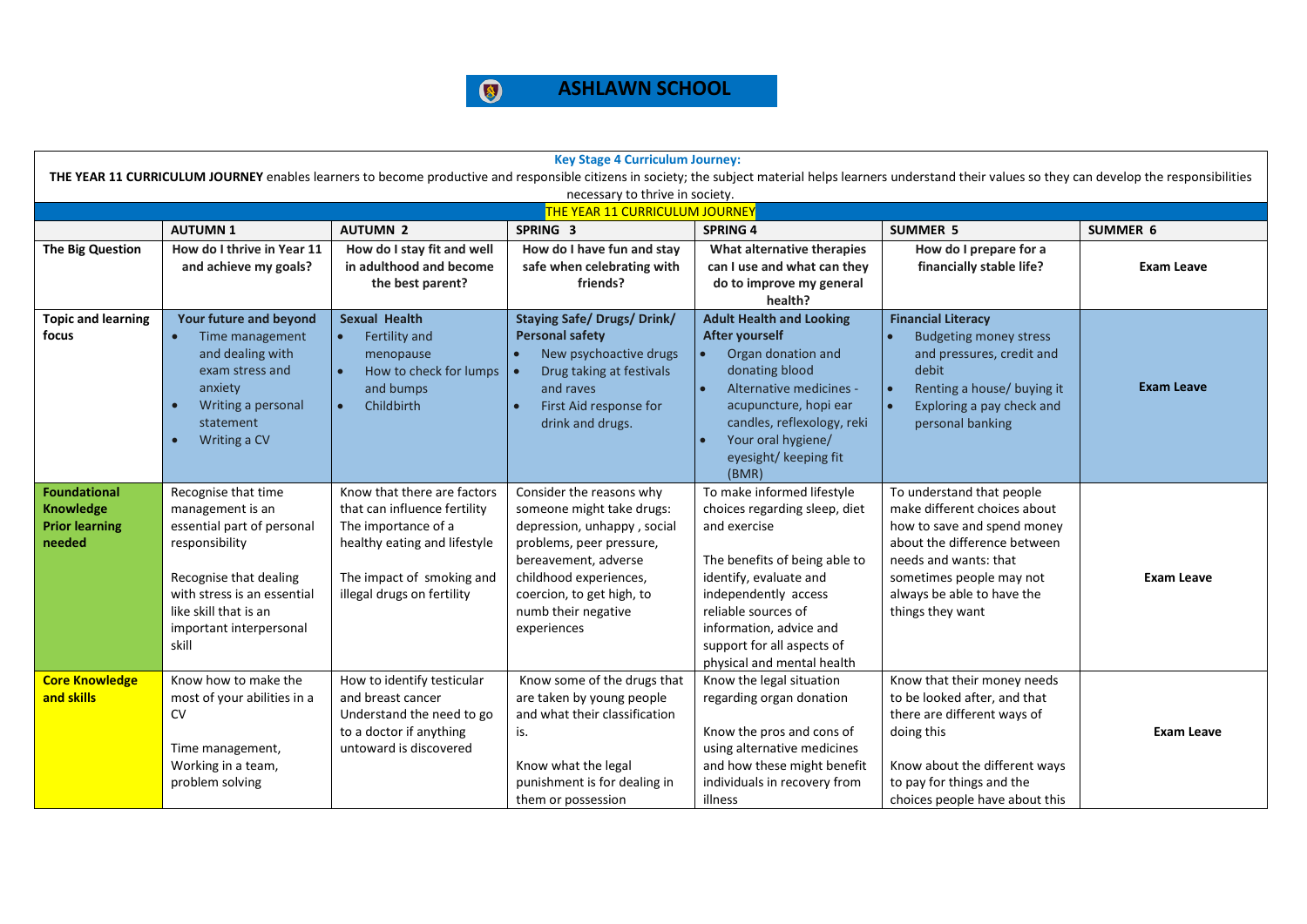| Developmental<br><b>Knowledge and</b><br><b>Skills</b> | Understand that<br>interpersonal skills are a<br>lifelong commitment to<br>personal development and<br>need updating on the CV<br>as they progress through<br>employment over time                                                                                                                                                                                                                     | Understand that a positive<br>lifestyle links to long term<br>good health prospects<br>Understand that poor<br>choices in life can influence<br>the future outcomes<br>Know how to be productive<br>positive adult that makes<br>healthy choices for<br>themselves<br>Know about the challenges<br>to our physical health<br>associated with fertility                             | Recognise the long term<br>implications of drug taking<br>for users and their family<br>Recognise the effects on the<br>mind and body of drugs<br>Recognise that how we<br>respond to a drug taker is<br>significant                                                                                                                                                                                             | How to take increased<br>personal responsibility for<br>maintaining and monitoring<br>health including cancer<br>prevention, screening and<br>self-examination                                                                                                                    | Recognise that people have<br>different attitudes towards<br>saving and spending money<br>What influences people's<br>decisions: what makes<br>something good value for<br>money                                                                          | <b>Exam Leave</b> |
|--------------------------------------------------------|--------------------------------------------------------------------------------------------------------------------------------------------------------------------------------------------------------------------------------------------------------------------------------------------------------------------------------------------------------------------------------------------------------|------------------------------------------------------------------------------------------------------------------------------------------------------------------------------------------------------------------------------------------------------------------------------------------------------------------------------------------------------------------------------------|------------------------------------------------------------------------------------------------------------------------------------------------------------------------------------------------------------------------------------------------------------------------------------------------------------------------------------------------------------------------------------------------------------------|-----------------------------------------------------------------------------------------------------------------------------------------------------------------------------------------------------------------------------------------------------------------------------------|-----------------------------------------------------------------------------------------------------------------------------------------------------------------------------------------------------------------------------------------------------------|-------------------|
| <b>Complex</b><br><b>Knowledge</b>                     | An ability to see the value<br>of working on marketing<br>your interpersonal skills<br>for the CV<br>Understand that<br>employers are booking for<br>individuals to stand out<br>with good interpersonal<br>skills and ability to<br>communicate effectively<br>Students know about<br>interview techniques and<br>how they might come<br>across to employers<br>Understand the value of<br>commitment | Understand that fertility is<br>our personal responsibility<br>and that it affects the<br>prospects of an unborn<br>child's development<br>Understand that there is a<br>social impact to poor health<br>not only on the mother but<br>that of the unborn child.<br>Evaluate the impact poor<br>choices have in a society to<br>affect the opportunities for<br>social advancement | Evaluate myths,<br>misconceptions, social norms<br>and cultural values relating to<br>drug, alcohol and tobacco use<br>Strategies to manage drug<br>taking and to evaluate the<br>personal and social risks and<br>consequences of substance<br>use and misuse of legal and<br>illegal substances.<br>Evaluate the concepts of<br>dependence and addiction<br>including awareness of help<br>overcome addictions | Know how to access and<br>manage risks that are<br>associated with cosmetic and<br>aesthetic procedures,<br>including tattooing, piercing<br>and the use of sunbeds<br>Evaluate the ways in which<br>industries and advertising can<br>influence health and harmful<br>behaviours | Know that people's spending<br>decisions can affect others and<br>the environment (example Fair<br>trade), buying single use<br>plastics or giving to charity<br>Recognise that people make<br>spending decisions based on<br>priorities, needs and wants | Exam Leave        |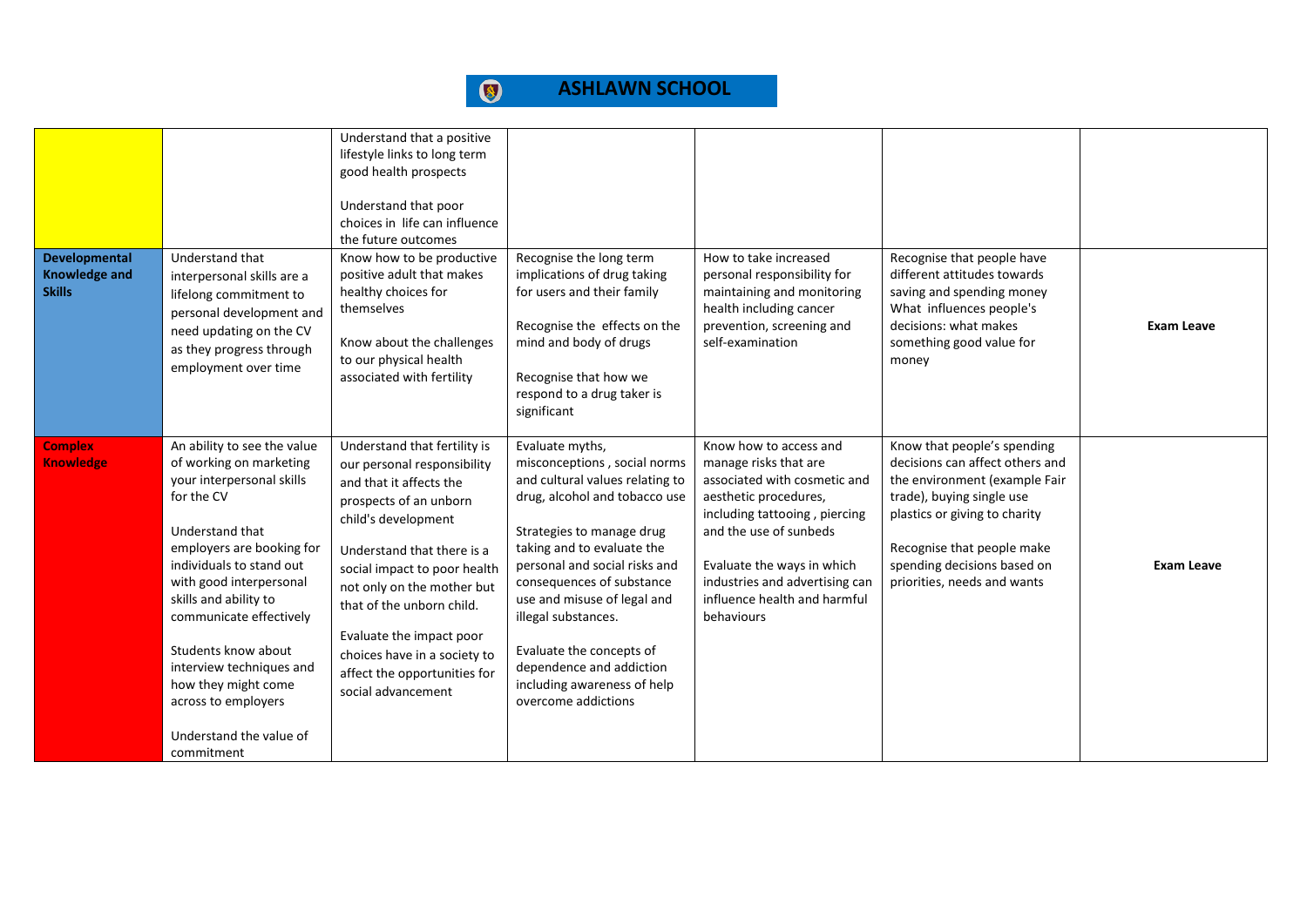

| Links with the             | Know about the range of      | To understand the            | To know some of the           | How to access health services  | Know that some jobs are paid     |                   |
|----------------------------|------------------------------|------------------------------|-------------------------------|--------------------------------|----------------------------------|-------------------|
| <b>National</b>            | opportunities available to   | importance of what might     | consequences of substance     | when appropriate               | more than others and money is    |                   |
| Curriculum                 | them for career              | influence decisions about    | use and misuse for the        | How to identify risk and       | one factor which may influence   |                   |
|                            | progression, including in    | eating a balanced diet and   | mental and physical health    | manage personal                | a person's career choice         |                   |
|                            | education, training and      | strategies to manage eating  | and wellbeing of individuals  | responsibility in increasingly |                                  |                   |
|                            | employment                   | choices                      | and their families and the    | independent situations         | To understand that in order to   | <b>Exam Leave</b> |
|                            | about the need to            | The importance of taking     | wider consequences for        |                                | pay rent or have a mortgage      |                   |
|                            | challenge stereotypes        | increased responsibility for | communities                   | How to recognise when they     | individual's must exercise their |                   |
|                            | about particular career      | their own physical health    |                               | or others need help with       | own personal responsibility to   |                   |
|                            | pathways, maintain high      | and self-examination male    |                               | their mental health and        | run their lives effectively for  |                   |
|                            | aspirations for their future | and female. The purpose of   |                               | wellbeing: to explore and      | themselves and their families    |                   |
|                            | and embrace new              | vaccinations offered during  |                               | analyse ethical issues when    | exercising their own personal    |                   |
|                            | opportunities                | adolescence for individuals  |                               | peers need help: strategies    | accountability                   |                   |
|                            | about the information,       | and society                  |                               | and skills to provide basic    |                                  |                   |
|                            | advice and guidance          | About the health services    |                               | support and identify and       |                                  |                   |
|                            | available to them on next    | available to people,         |                               | access the most appropriate    |                                  |                   |
|                            | steps and careers: how to    | strategies to become a       |                               | sources of help                |                                  |                   |
|                            | access appropriate           | confident user of the NHS;   |                               |                                |                                  |                   |
|                            | support and opportunities    | to concerns or barriers to   |                               |                                |                                  |                   |
|                            |                              | seeking help                 |                               |                                |                                  |                   |
|                            |                              |                              |                               |                                |                                  |                   |
| <b>Literacy (including</b> | Key Vocabulary and           | Key Vocabulary and           | Key Vocabulary and            | Key Vocabulary and             | Key vocabulary and definitions   |                   |
| reading)                   | definitions given.           | definitions given.           | definitions given.            | definitions given on concepts  | given.                           |                   |
|                            | Curriculum vitae,            | Fertility, menopause,        | LSD, spice, ketamine,         | such as organ donation, Reki,  | Budget, managing money,          | <b>Exam Leave</b> |
|                            | personal statement,          | testicular self-examination  | rohypnol                      | aromatherapy                   | saving account, credit/ debit,   |                   |
|                            | reference                    |                              |                               |                                | borrowing and interest           |                   |
|                            |                              | breast self-examination      |                               |                                |                                  |                   |
|                            |                              |                              |                               |                                |                                  |                   |
| <b>Cultural Capital</b>    | Understand the qualities     | Understand the resources     | Understand that culture plays | Understand the alternative     | Understand how to read a         |                   |
|                            | and skills needed to         | and services available       | a central role in drug use.   | therapies and medicines that   | payslip.                         |                   |
|                            | pursue your chosen           | through the NHS              |                               | can be used to cure disease.   |                                  |                   |
|                            | career.                      |                              | Understand the link between   |                                | Understand how to apply for      | Exam Leave        |
|                            |                              |                              | risky behaviours and          |                                | accommodation - rent/            |                   |
|                            | Understand the impact of     |                              | consequences.                 |                                | mortgage.                        |                   |
|                            | work experience              |                              |                               |                                |                                  |                   |
|                            | opportunities and charity    |                              |                               |                                |                                  |                   |
|                            | work.                        |                              |                               |                                |                                  |                   |